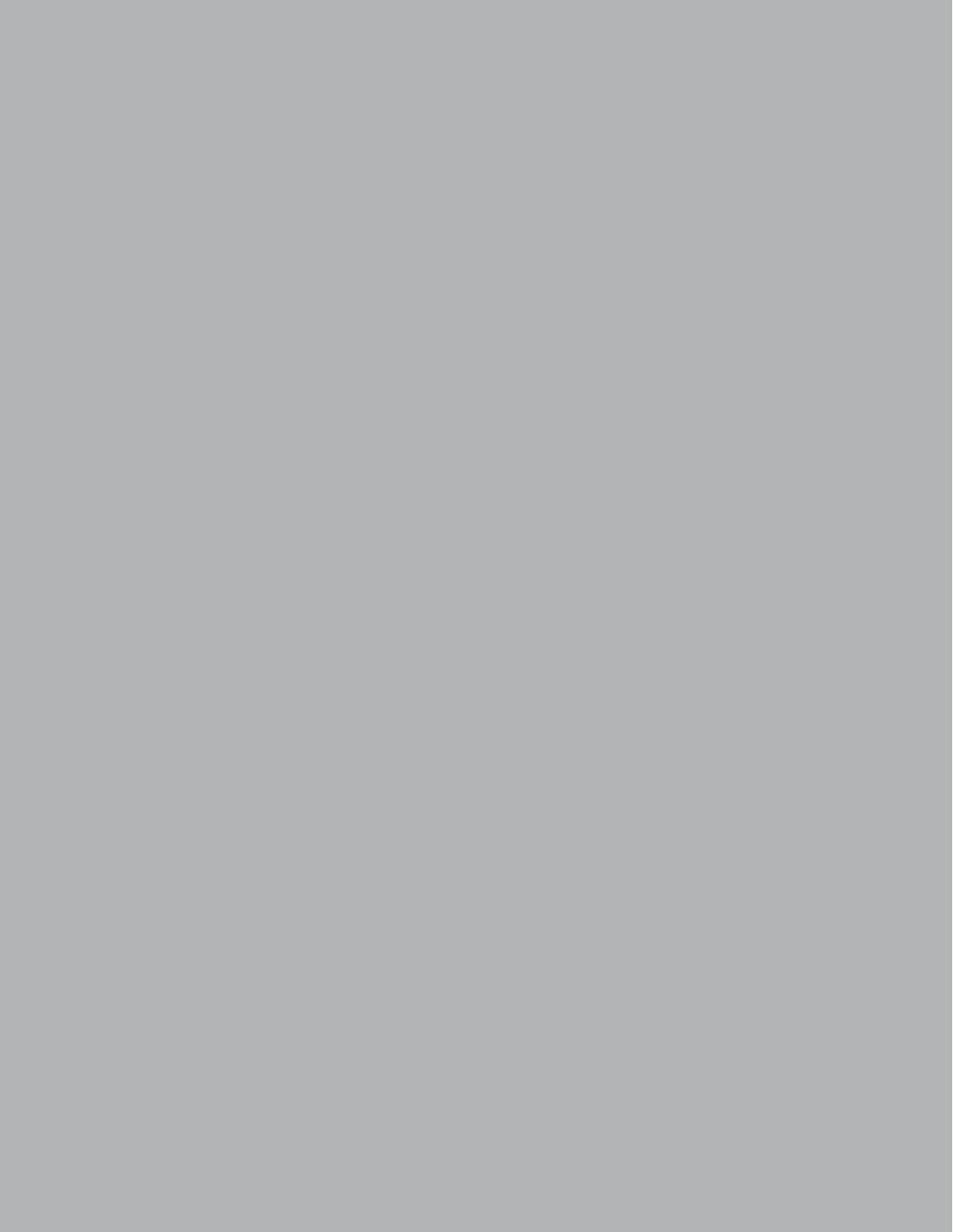## Making Paid Care Work Visible

#### Findings from Focus Groups with New York City Home Care Aides, Nannies, and House Cleaners

Prepared by Ruth Milkman in collaboration with the NYC Department of Consumer Affairs Office of Labor Policy & Standards

© March 2018. All rights reserved.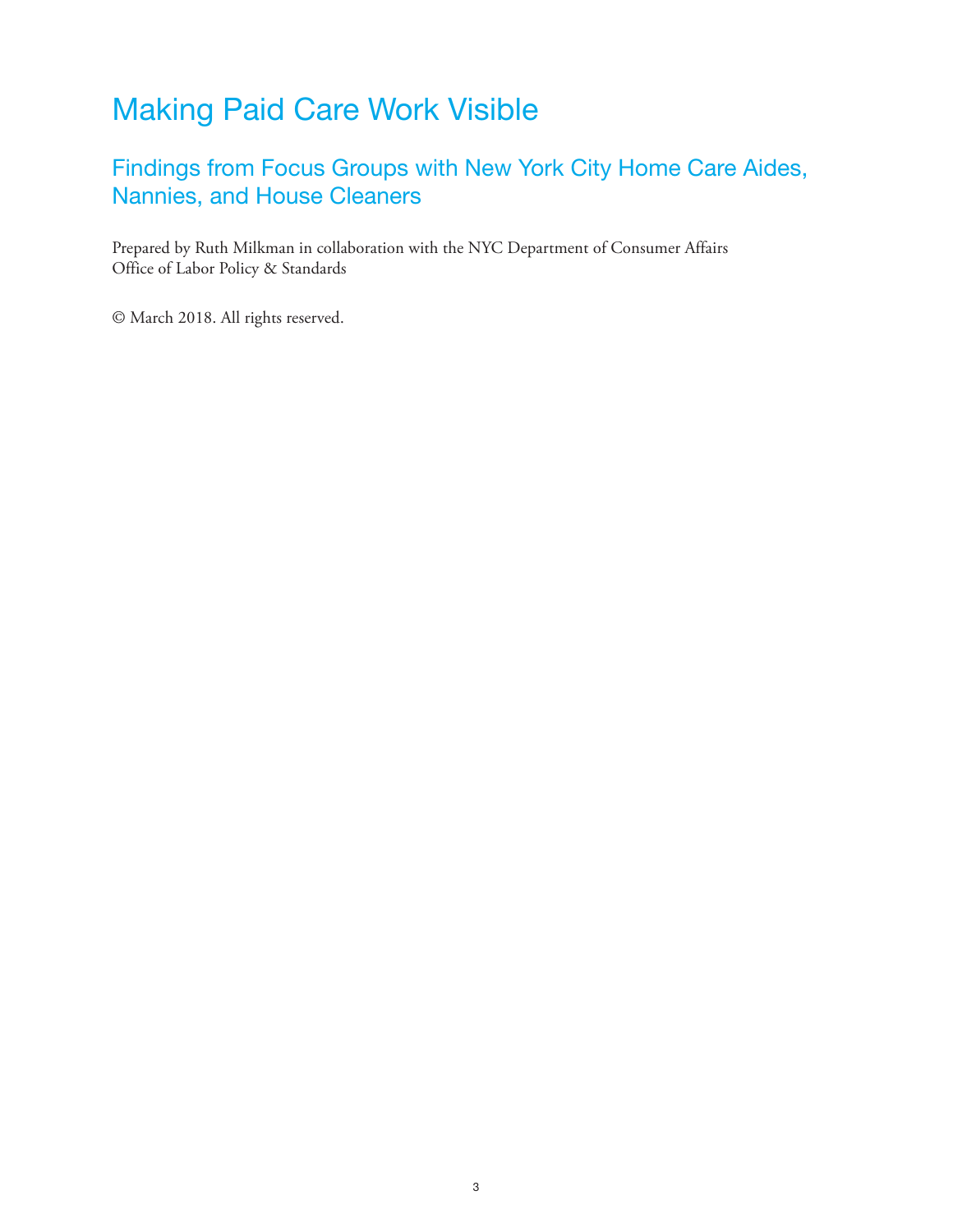## Acknowledgments

Many people contributed to the production of this report and the research on which it is based:

NYC Department of Consumer Affairs (DCA) Office of Labor Policy & Standards (OLPS) staff Sam Krinsky, Leah Obias, Artee Perumal, Brittany Rawlinson, and Liz Vladeck all contributed to several aspects of this project, including the initial study design and conceptualization, the development of focus group protocols, recruitment of participating organizations, data analysis, manuscript preparation, and logistical support for focus group sessions. Mahogany Linebarger and Alberto Roldan provided additional logistical support for the focus groups. Jill Maxwell offered extremely valuable comments on an earlier draft of this report. Claudia Henriquez provided legal analysis. Steven Kelly played a vital role in the administration of the project. DCA staff Hsiu Mei Cheung, Yi Seul Chun, Debra Halpin, and Abigail Lootens provided copyediting, layout, and design assistance. Special thanks to Michele Archbald and Sarah Leberstein.

For a separate research project, The Worker Institute at Cornell, National Domestic Workers Alliance, DCA, NYC Commission on Human Rights, and NYC Mayor's Office of Immigrant Affairs partnered on the design of the survey questionnaires on which this report draws. K.C. Wagner and Sanjay Pinto of The Worker Institute at Cornell and co-principal investigators on the survey were kind enough to facilitate our use of the questionnaire in conjunction with the focus groups analyzed here.

Many thanks to The City University of New York (CUNY) Graduate Center students Kristen Cribbs, Jane Guskin, Anna Zhelnina, and Wenjuan Zheng, as well as Dr. Nemu Joshi for their excellent work as focus group facilitators, and to Isaac Jabola-Carolus for assistance with statistical data. Guskin, Zhelnina, Zheng, and Joshi also served as transcribers and translators. The English-language groups were transcribed by Shoshana Seid-Green. Thanks also to Isaac Jabola-Carolus and E. Tammy Kim for their thoughtful comments on an earlier draft of this report.

This research would have been impossible without the assistance of the following staff and organizations in recruiting participants and hosting focus groups:

Tsering Lama of Adhikaar

Idesta Severin and Willie Sanchez of Bedford Stuyvesant Restoration Corporation Rosa Acosta, Iris Negron, and Adria Powell of Cooperative Home Care Associates Jovanny Guerrero and Favio Ramirez-Caminatti of El Centro del Inmigrante Rachel Isreeli of Center for Family Life Cooperative Development Program Riya Ortiz of Damayan Migrant Workers Association Christine Lewis and Patricia Francois of Domestic Workers United Zenayda Bonilla of Golden Steps Cooperative Irene Jor and Marrisa Senteno of National Domestic Workers Alliance Maria Lizardo, Esperanza Cruz, and Sara Chapman of Northern Manhattan Improvement Corporation Rona Shapiro, Kathy Acosta, Vladimir Fortunny, David Ho, and Elena Safonova of 1199SEIU Participating staff and members of New Immigrant Community Empowerment, Carroll Gardens Association, Rochester Workers Center, and the New York chapter of We Dream in Black

Finally, deepest appreciation goes to the 115 care workers who took the time from their busy lives to participate in the focus groups. Their insights are the core of this report.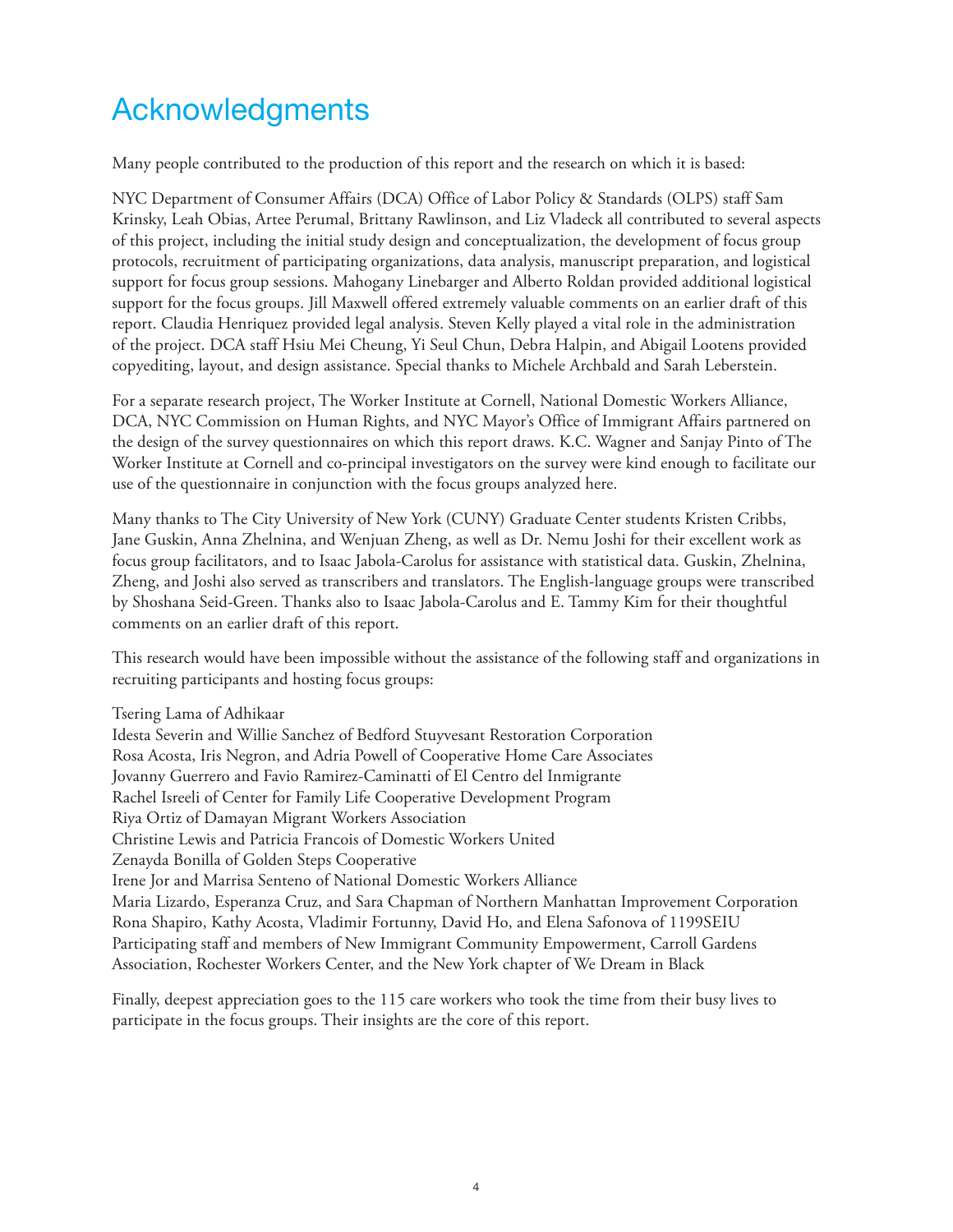## **Table of Contents**

| $Introduction \dots 7$ |
|------------------------|
|                        |
|                        |
|                        |
|                        |
|                        |
|                        |
|                        |
|                        |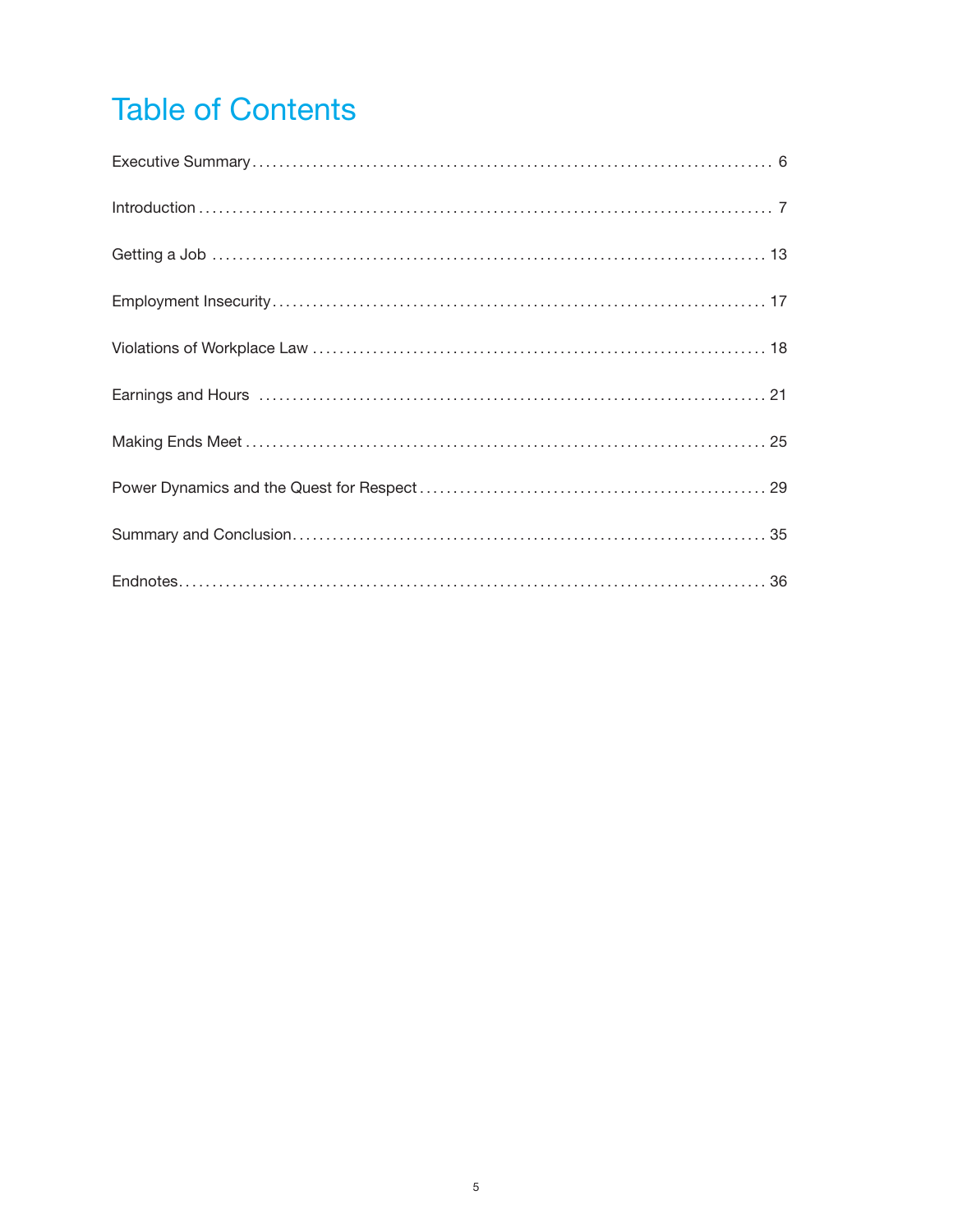### Executive Summary

Home-based paid care work is a rapidly growing field of employment in New York City and across the nation. Yet this burgeoning workforce is nearly invisible, laboring out of sight in private homes, and overwhelmingly made up of women of color and/or immigrants.

This report, based on a series of 12 focus groups with 115 home care aides, nannies, and house cleaners, documents the experiences of New York City's home-based paid care workers in their own words, offering a bottom-up perspective that is often lacking in public policy debates. It makes visible a world of work that is hidden in the household, far from public view, and offers direct access to the concerns of workers whose voices are rarely heard by policymakers or by the wider public.

Those concerns include:

- **Low Pay:** Although some workers—especially nannies and cleaners—consider their pay high relative to other available jobs, it is often incommensurate with experience or training. Many focus group participants reported that they struggle to make ends meet.
- **Job Duties:** Focus group participants reported that job duties are often ill-defined and that when employment agreements do exist, they are frequently ignored by employers and clients.
- **Violations:** Participants reported that employers frequently violate legal requirements to pay for all hours worked, pay overtime at the proper rate, or provide paid sick leave.
- **Respect:** The most common frustration workers expressed was that the value of their work and the skills involved are not sufficiently appreciated or recognized. Participants felt disrespected by clients, employers, supervisors, and the broader public.
- **Precarity:** Vulnerability to being fired on short notice and unpredictable and/or limited hours combine to produce both employment insecurity and economic precarity.

Addressing these concerns is in the interest of both the rapidly growing vulnerable workforce and the population that relies on it to meet vital human needs.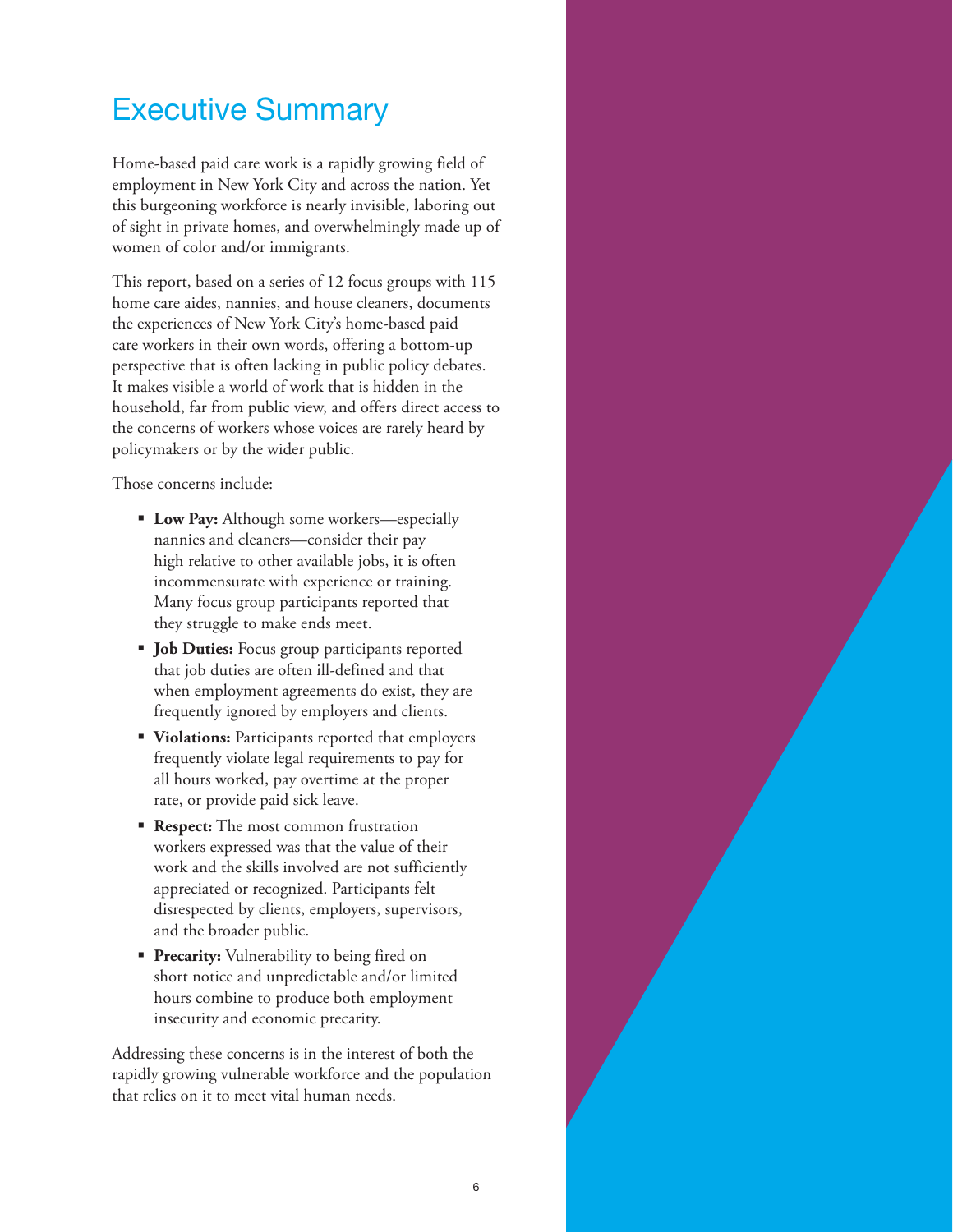*We are domestic workers, at the bottom of society.*  We want more *ways to express our opinions, and more consideration!*

*— Home care worker, New York City, December 2017*

#### **Introduction**

Home-based paid care work is a rapidly growing field of employment in New York City and across the nation. Home health aides are ranked first in the U.S. Bureau of Labor Statistics' most recent projections of occupations that will grow most rapidly between 2016 and 2026, with estimated growth of 46.7 percent over that decade; personal care aides are in second place, with projected growth of 37.4 percent.<sup>1</sup> The numbers of house cleaners and nannies are not projected to expand as rapidly as home health and personal care aides in the coming years. Still, house cleaner and nanny jobs are by their nature both essential and difficult to automate, ensuring their continued importance for the foreseeable future.

Yet this burgeoning workforce is nearly invisible, laboring out of sight in private homes, and overwhelmingly made up of women of color and/or immigrants. This report provides a bottom-up analysis of this vital yet hidden sector of the labor force, from the perspective of homebased paid care workers themselves, based on a series of 12 focus groups conducted across the five boroughs of New York City in 2017.

Several factors have contributed to the growing demand for home-based paid care work over the past half-century:

• One primary driver was women's rising labor force participation, especially among married women and mothers, which led many households to purchase services in the marketplace that were traditionally performed by women in the home without remuneration.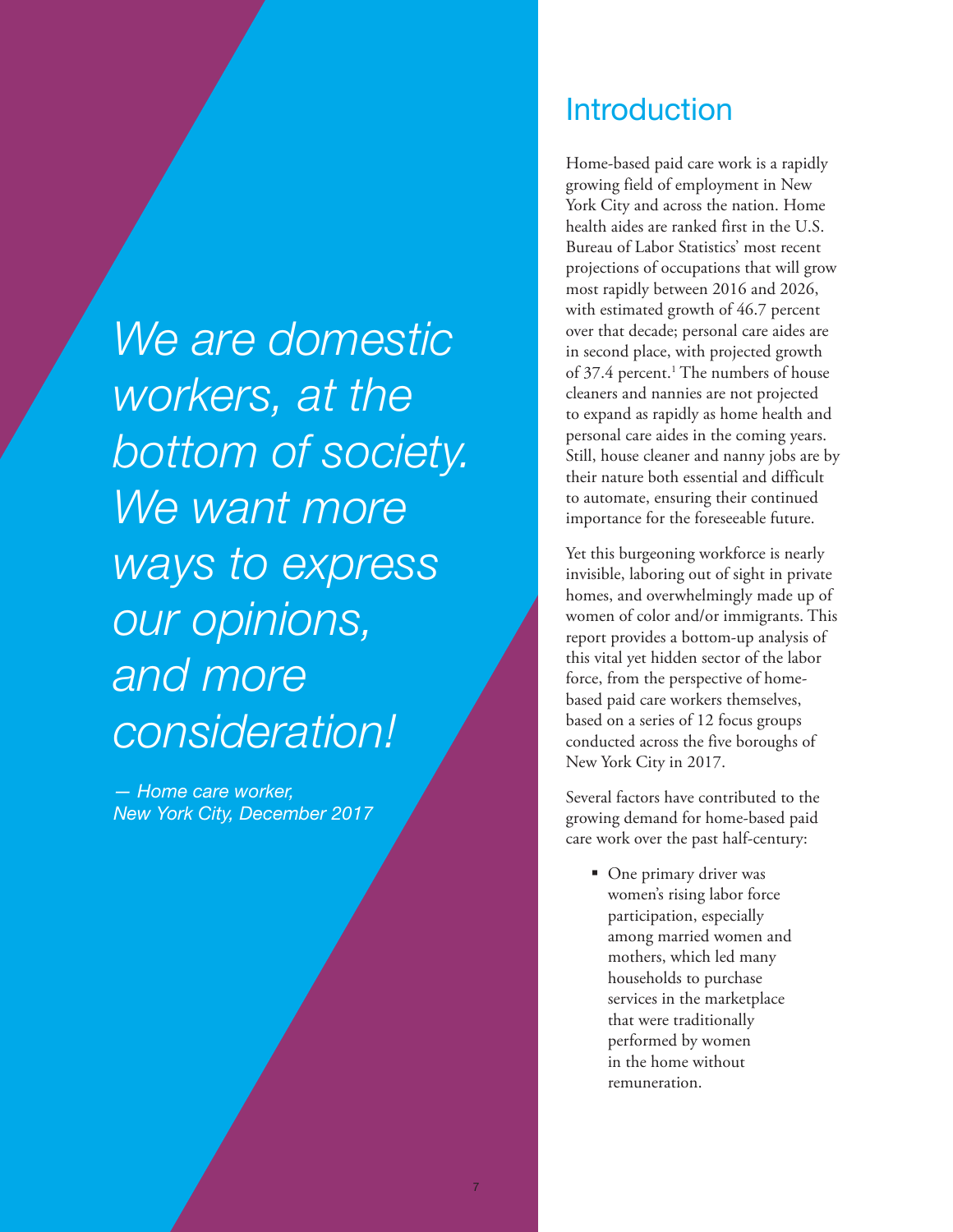- At the same time, the rise of nonfamilial experts and organizations specializing in care also helped foster the shift from unpaid to paid care work.
- Rising income inequality, which enhanced the ability of affluent families to afford the services of low-wage workers, further stimulated this trend.
- Another key factor was the shift toward preferring home-based to institutional care for the disabled and elderly.
- Further spurring the growth of home-based paid care has been rising life expectancy and the aging of the population, which is accelerating further with the maturation of the "baby boom" generation.<sup>2</sup>
- Because nearly all the tasks involved in home-based paid care are highly resistant to mechanization, the vast technological advances reshaping 21st century workplaces are unlikely to slow the future growth of this part of the labor market.

Home-based paid care work includes a variety of occupations. This report focuses on three key groups: nannies; house cleaners; and home care aides, which includes both home health aides and personal care aides. Earnings and working conditions vary greatly among these three occupations, and there is also considerable variation within each of them in this regard.

However, most jobs in this sector are notoriously poorly paid. Real wages for U.S. home care workers have been stagnant, with median hourly earnings of \$10.21 per hour in 2005 and \$10.11 in 2015.3 One recent analysis found that, even after controlling for differences in demographic composition, in-home workers' median hourly wages were 25 percent lower than those of similar workers in other occupations, and that many struggle to make ends meet.<sup>4</sup> Indeed, the expansion of home-based paid care work has been a significant contributor to the proliferation of low-wage jobs in the late 20th and early 21st century United States.<sup>5</sup>

An important source of upward pressure on wages has been unionization, which has steadily expanded among home care workers since the 1980s. Yet unionized home care workers still earn far less than most other unionized workers. In 2016, average hourly earnings for unionized "personal care aides" were \$12.17, and for unionized "nursing, psychiatric and home health aides"(a group that also includes workers employed in nursing homes and hospitals) the figure was \$14.92 compared to \$22.89 for unionized workers in U.S. service occupations overall.<sup>6</sup>

The demographic makeup of the home-based paid care workforce helps to explain their low earnings. The overwhelming majority are women, many of them immigrants and women of color. Their low pay reflects the longstanding association of home-based care with unpaid labor performed by married women and mothers, and the related cultural assumption that the skills involved are "second nature" for all women. In addition, the fact that domestic work, as well as care for children and the elderly, was historically associated with slavery and servitude helps explain the low pay levels in this type of employment. Still another factor is that many in-home paid care workers today are immigrants, including a significant proportion of unauthorized immigrants. For all these reasons, these jobs are relegated to the bottom of the labor market.<sup>7</sup>

Economic factors also contribute to low earnings in these occupations. In-home care for children, elders, and the disabled is highly labor-intensive, and hours are often extensive, as well, so that it can be extremely expensive. As a result, individual consumers, insurance companies, and public entities paying for care have strong incentives to keep labor costs low. For home care in particular, another source of downward pressure on wages is the fact that Medicaid is the primary source of funding. Although State law imposes minimum wage and benefit standards on Medicaid-funded home care, workers' earnings are constrained by tight government budgets and the stigma associated with Medicaid as a form of "welfare."8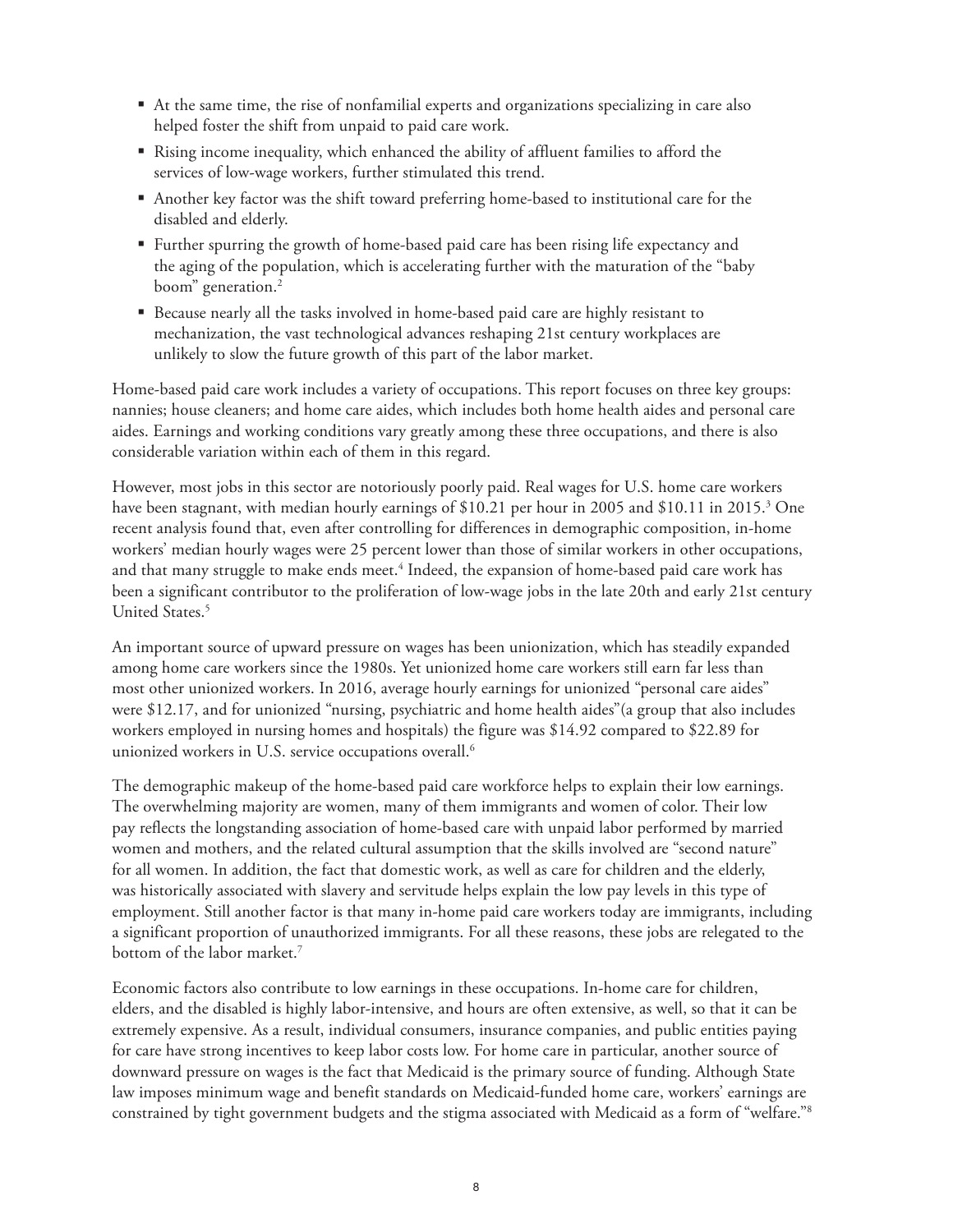On the supply side, the fact that paid care jobs are an important source of employment for workers with limited labor market options—especially immigrant women and women of color—reinforces these dynamics.

Adding to the economic vulnerability fostered by their low pay, home-based paid care workers often have little or no job security, and many lack access to health insurance coverage and pension benefits. Working conditions are often difficult, as well, further aggravated by the low status of domestic labor and the disrespect many workers encounter. In addition, home-based paid care workers experience disproportionately high levels of wage theft and other violations of employment and labor law.9 In short, they are part of what many commentators today call the "precariat"—workers whose future employment is perpetually uncertain and who lack basic social protections.<sup>10</sup>

New York City's home-based paid care workers, like those in the nation as a whole, are overwhelmingly women. Foreign-born workers and people of color make up an even greater share of the home-based paid care workforce in the city than is the case nationally. And despite extensive unionization among New York City's home health care and personal care aides since the 1980s, these jobs remain overwhelmingly low-wage. But this is now changing rapidly.

An historic increase in the minimum wage is currently underway in New York City, from \$9.00 per hour in 2016 to \$15.00 per hour at the end of 2018, a two-thirds increase in the span of two years. During 2017, when the research on which this report is based was conducted, the minimum wage in New York City was \$11.00.11 Relative to other low-wage occupations, subminimum wages are rare for home care workers.12 Thus, the increases in the New York City minimum wage will mean unprecedented increases in hourly earnings for this group. The effects on other home-based paid care workers like nannies and house cleaners who have more informal employment arrangements are less certain, but past experience suggests that minimum wage increases tend to ripple throughout the low-wage labor market.<sup>13</sup>

This report focuses on the experiences of New York City home-based care workers, drawing on a series of 12 focus groups with a total of 115 workers, including home care aides, nannies, and house cleaners, convened between June 24 and December 14, 2017 across the city's five boroughs. The NYC Department of Consumer Affairs (DCA) Office of Labor Policy & Standards (OLPS) partnered with a variety of organizations in the community to recruit focus group participants. Almost half (55) were recruited through worker centers; 16 through worker cooperatives; 20 through labor unions; and 24 through social service organizations. The focus groups ranged in size from two (2) to 15 participants and ranged between 60 and 120 minutes in length. The discussions, conducted in English, Spanish, Nepali, Chinese, and Russian, were audio-recorded, transcribed, and (when necessary) translated. Most participants also completed a brief written questionnaire designed by researchers affiliated with The Worker Institute at Cornell, providing demographic information, as well as basic data on the respondents' employment. This report draws on both the questionnaires and the focus group transcripts, including extensive accounts of the experiences of home-based paid care workers in their own words.

This is a hard-to-reach occupational group, hidden in private households, and the workers' voices are rarely included in policy discussions, which makes the findings particularly valuable. However, the focus group participants are a convenience sample, and are not statistically representative of the city's overall home-based paid care worker population; thus, the quantitative data in this report should be interpreted cautiously. Among the 115 focus group participants, all but three (3) were women, all but 10 were foreign-born, and eight (8) were White. In terms of gender composition, the New York City home-based paid care workforce in these occupations is similar: men were 6 percent of the workforce in 2016 (see Table 1). But foreign-born workers and non-Whites were overrepresented in the focus groups. In the city as a whole, U.S.-born workers were 19 percent of workers in these three occupations, and Whites were 12 percent.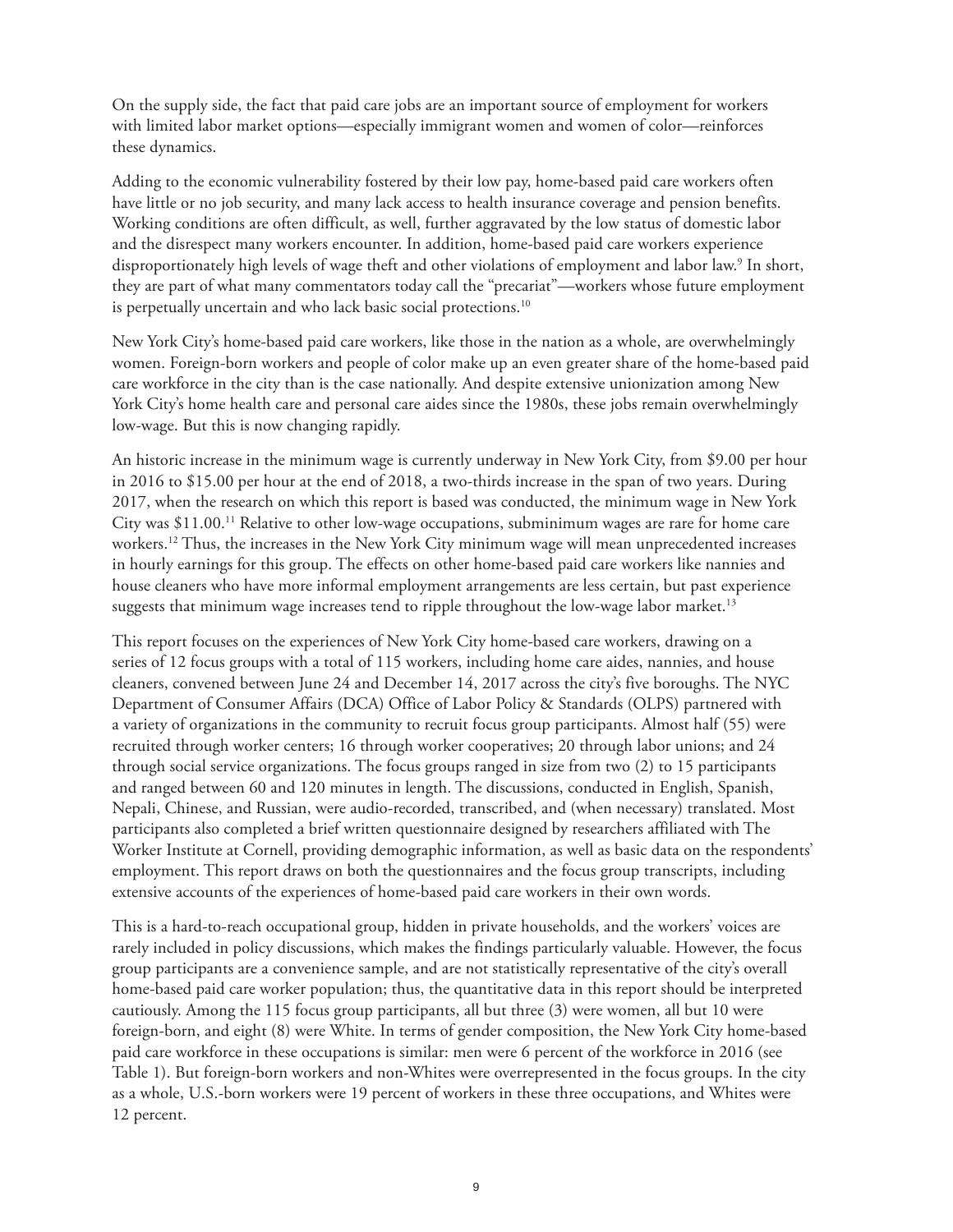Table 1. Home Care Aides, Nannies, and House Cleaners in Focus Groups, in New York City, and in the United States, 2017

|                 |                | <b>Focus Group</b><br>Participants (n=115) | <b>New York City</b><br>$(n=203,631)$ | <b>United States</b><br>$(n=2,820,230)$ |
|-----------------|----------------|--------------------------------------------|---------------------------------------|-----------------------------------------|
| Occupation*     | Home Care Aide | 54%                                        | 82%                                   | 69%                                     |
|                 | Nanny          | 26%                                        | 7%                                    | 12%                                     |
|                 | House Cleaner  | 20%                                        | 11%                                   | 19%                                     |
| Gender          | Female         | 97%                                        | 94%                                   | 90%                                     |
|                 | Male           | 3%                                         | 6%                                    | 10%                                     |
| Race            | Non-White      | 93%                                        | 88%                                   | 43%                                     |
|                 | White          | 7%                                         | 12%                                   | 56%                                     |
| <b>Nativity</b> | Foreign-born   | 91%                                        | 81%                                   | 34%                                     |
|                 | U.S.-born      | 9%                                         | 19%                                   | 66%                                     |
| Age             | Under 40       | 22%                                        | 27%                                   | 40%                                     |
|                 | 40-59          | 57%                                        | 52%                                   | 41%                                     |
|                 | 60 or Older    | 21%                                        | 19%                                   | 19%                                     |

*\*Total does not add to 100% for focus group participants because occupation data are missing for 7 individuals. Source: Author's enumeration of focus group participants and 2016 American Community Survey data.*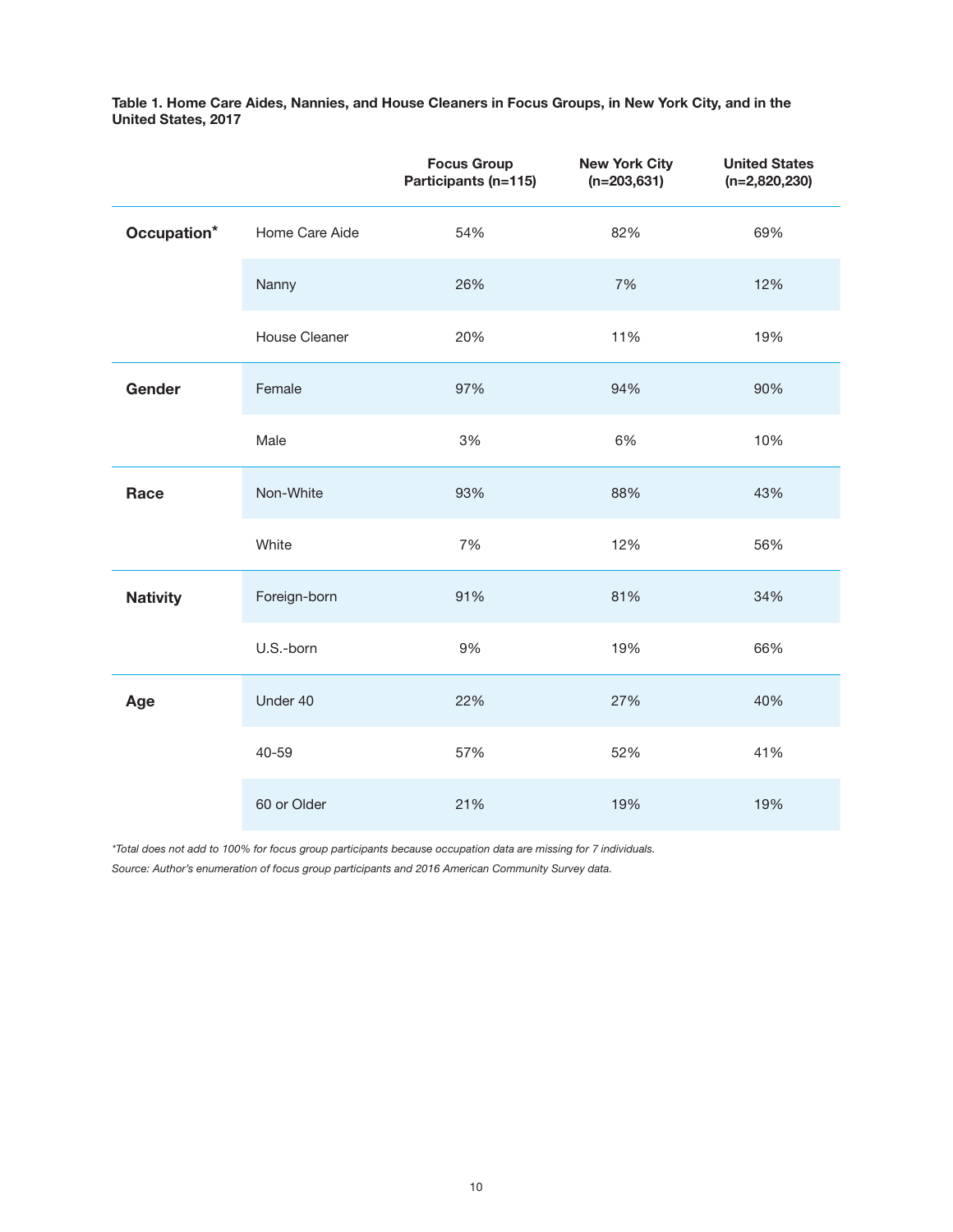Only 18 percent of the focus group participants reported English as the language they spoke at home, compared to 34 percent of all New York City workers in the three occupations. For the rest, the most common language was Spanish, which 47 percent spoke at home (compared to 39 percent for city workers in the three occupations), followed by Nepali, Chinese, and Russian.

As Table 1 shows, home care aides were the largest occupational category among focus group participants, as is also the case in the New York City workforce. Nannies and house cleaners were overrepresented in the focus groups; this oversampling allows comparisons and contrasts among the three occupations despite the small size of the study sample.

Most focus group participants were middle-aged or older: 78 percent of those who reported their age were 40 or older in 2017, and 21 percent were 60 or older. House cleaners were the youngest occupational group none were over age 59 in 2017 and they typically were in their thirties—while home care aides accounted for the bulk of those over age 59. Citywide, the average age of domestic workers was 45, but nannies were the youngest occupational group, with an average age of 38.14

Despite their nonrepresentative character, the focus groups offer a wealth of information and insight into the challenges facing the larger population of home-based paid care workers in New York City. They vividly expose the economic insecurity and vulnerability of these workers and the challenges they face on a daily basis. They also reveal the varied experiences of nannies, cleaners, and home care aides.

Drawing on the survey data, as well as the focus group transcripts, this report documents the ways in which paid in-home care workers find jobs; their lack of employment security; violations of labor and employment law in the in-home paid care sector; earnings and hours; the challenges of economic survival for workers and their families; and the quest for respect from employers and supervisors.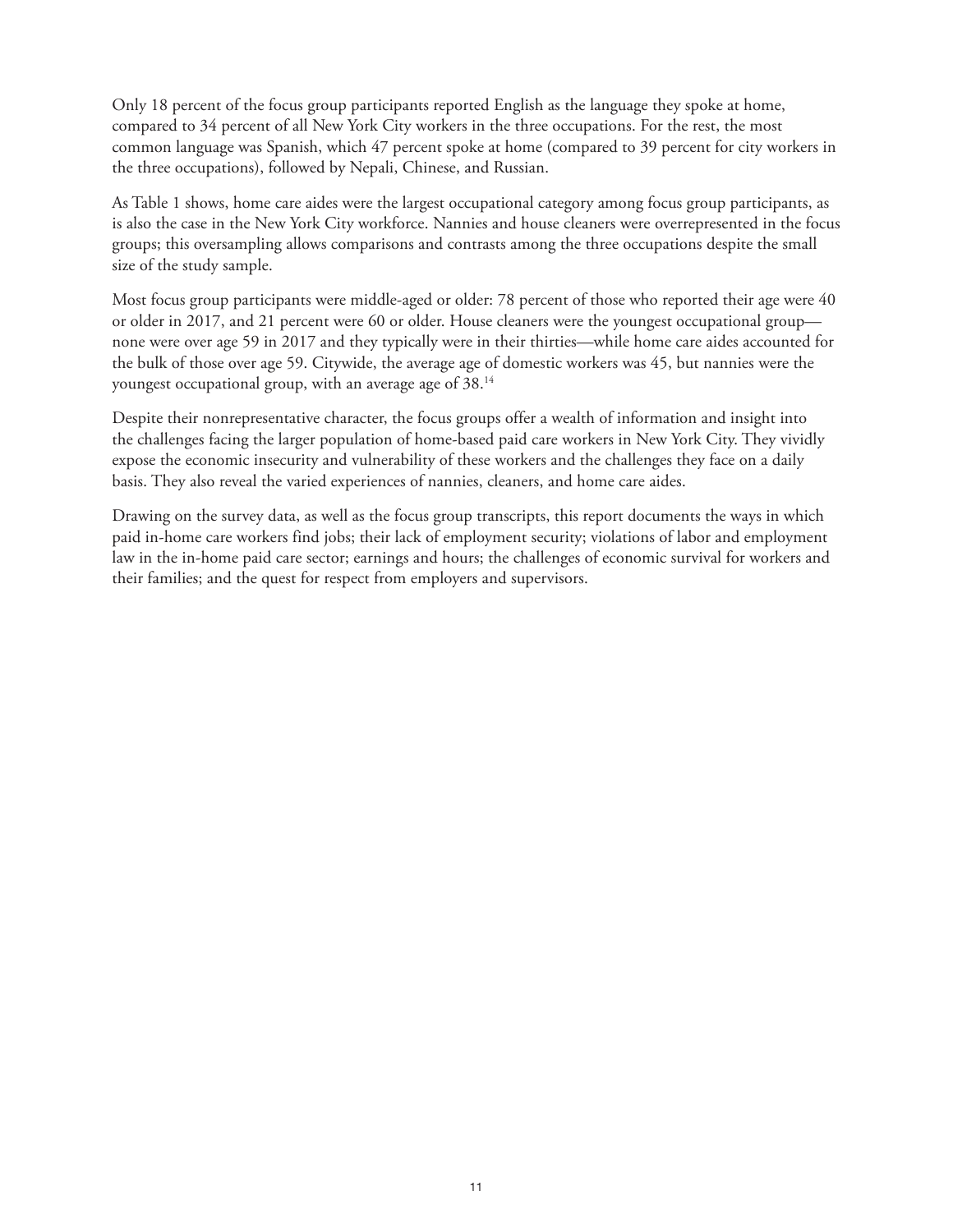*We end up doing work beyond our responsibilities... If you don't do these things, they ask to replace you with someone else.*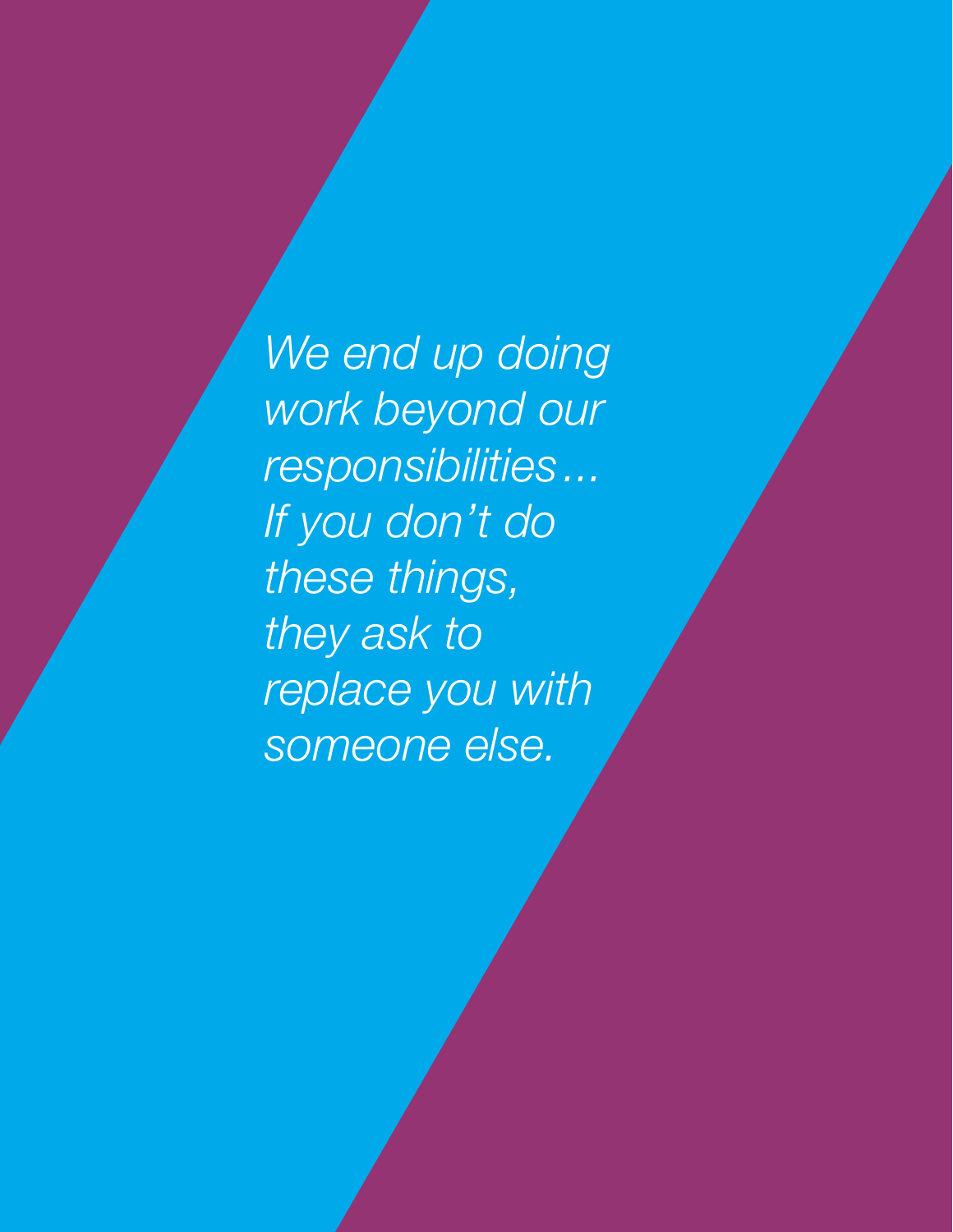## Getting a Job

In the home-based paid care sector, most workers find jobs through informal avenues, but some turn to employment agencies, worker centers, or cooperatives.

Most focus group participants—about two-thirds—found their current jobs through friends, relatives, or neighbors, or were hired directly by the employer (for the latter group, friends or referrals may have been involved, as well). About a third of the nannies and one-fourth of the home care aides (but only three of the house cleaners) obtained their jobs via an employment agency or a worker center. Another nine (9) home care aides had been hired through cooperatives, and one (1) respondent found her job through the Internet. Finally, a handful of focus group participants were part of New York's Consumer-Directed Personal Assistance Program (CDPAP), which allows Medicaid clients to choose their own home care aides, typically relatives or friends.

In contrast to many other occupations, finding a job is a recurring event for many paid home-care workers, especially those employed in private homes. As discussed in the next section of this report, these are precarious jobs with little or no job security; workers can be dismissed at a moment's notice. Those employed by agencies and cooperatives (in this study, only home care workers) have more employment security than those who are hired directly by private households, but many of the former also experience frequent changes in work assignments.

Like finding a job, establishing the terms of employment is often an informal process in this sector, especially for nannies and house cleaners. Among the focus group participants, only one (1) house cleaner and two (2) nannies reported that they had signed a written contract with their employers (both the nannies were members of Domestic Workers United, which has developed and promoted a model written contract). Contracts were much more common among home care aides, whose work is more regulated, especially in the Medicaid-funded sector: 17 of the 54 home care aides among focus group participants who answered the question stated that they had a written contract (although many of them referred here to the mandatory "care plan" that specifies the tasks to be performed and the number of work hours authorized for Medicaid recipients; others may have had this in mind, as well).

Apart from participants with a written contract (or with a care plan that they considered contractual), 16 nannies, nine (9) cleaners, and 17 home care aides reported that they had had verbal discussions with their employers about their responsibilities before starting their jobs. The other 46 focus group participants reported that they had neither a written contract nor a verbal discussion regarding their job responsibilities. Any communication these 46 participants had with their employers regarding their responsibilities was informal and in many cases took place after they accepted the job.

Once they began working, however, even workers with written contracts, care plans, or verbal understandings about the terms of their employment found that those were frequently breached.

*When you do the interview and are hired for the nanny [job], after that you have to do all the housekeeping jobs, everything, cleaning, cooking… A nanny job is 25-50% or more housework.*

*We go for an interview to look after children only… But later they say you*  have to do this light cleaning of children's playroom, light cleaning of living *room, light cooking for children… Slowly they add more work.*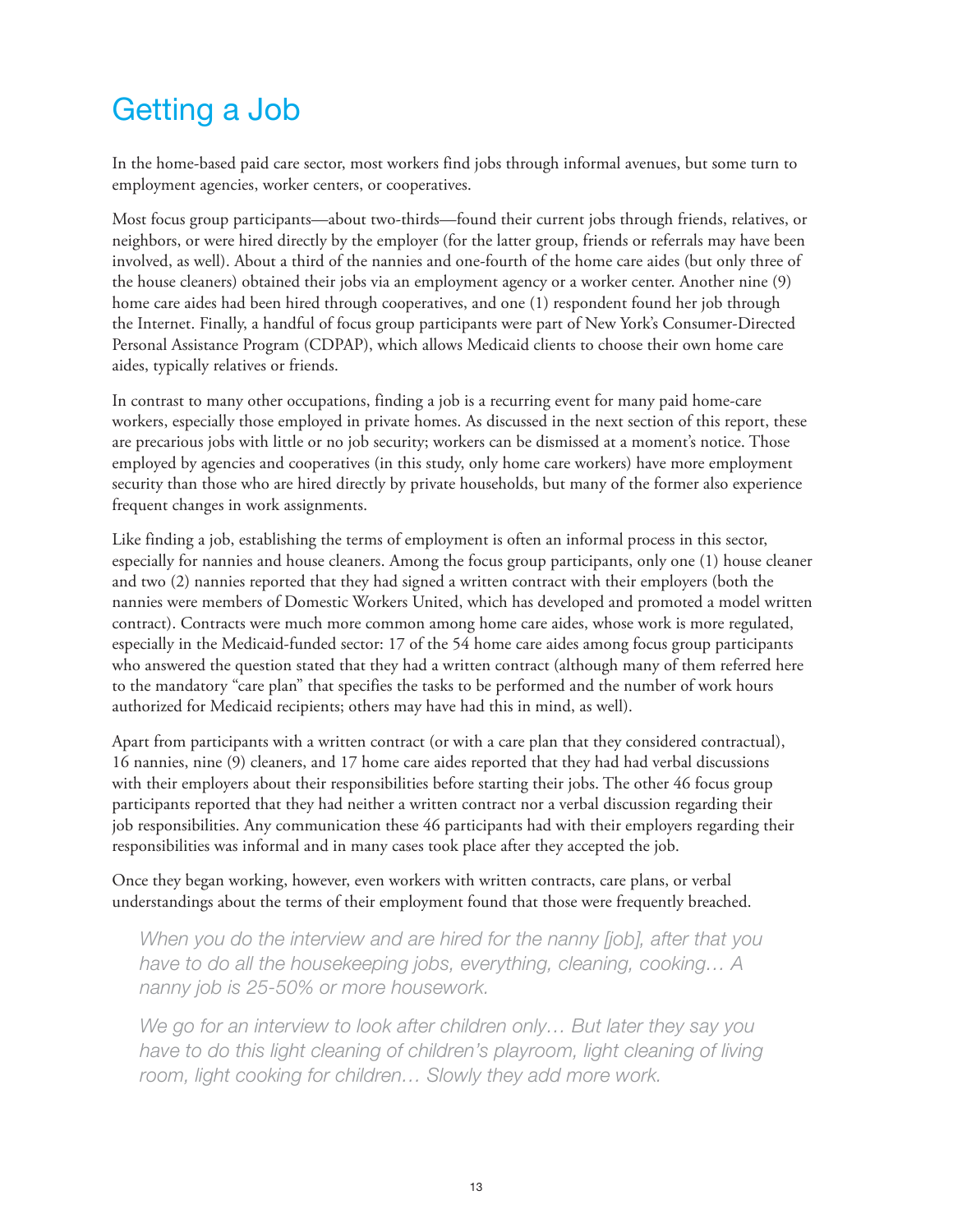*They will tell you when you go on the interview, "You're only here to take care of my child." But as time goes on, it will increase. They will be like, "Can you do me a favor, Bettina" … I have lived this, every day. It's happening on the current job.*

*I have one job, and the mother is already telling me she's putting her [the child] in school half-day in September, so she's telling me that since the baby is in school I should clean the house for three days. So I said, "Are you paying me extra?" She never answered.*

*Once you're in, after a month, after a year, they start to drop little things. "Can you iron this?" "Can you do my laundry today?" It changes like crazy. They ask, "Could you take my shoes to the shoemaker?" The job is not black and white. It's gray!*

*I started with one baby, she was three months old when I started. She asked if I couldn't do a little housework, because they [the parents] both work, which I said was not a problem. But then it became a problem because it wasn't just a little housework. She expected me to actually be nanny and cleaner, and clean everything. She would spot check the floor when she got home in the evening! And I would have to tell her, "Listen, I came to take care of the baby!" I got tired of it.*

*They're never satisfied, they always want more…*

In the Medicaid-funded home care sector, similar problems arose, although here the constraints imposed by government agencies played a critical role. As focus group participants explained:

In home care we have a care plan for each case ... But when you get *there the family wants you to leave the sick person abandoned and do things for them.* 

*Sometimes the client wants you to do something very personal that isn't*  part of the program. I have to say, "Sorry I can't do this because it's not in *the care plan."*

*You have to limit yourselves to the care plan that they have. If you do even a little more, then they expect that from everyone who comes.* 

Some workers succumbed to pressure from clients or clients' family members to take on tasks that were not in the care plan.

*We end up doing work beyond our responsibilities, such as cooking for the whole family, preparing meals for their grandson's next day at school, cleaning the kitchen and the bathroom. If you don't do these things, they ask to replace you with someone else.*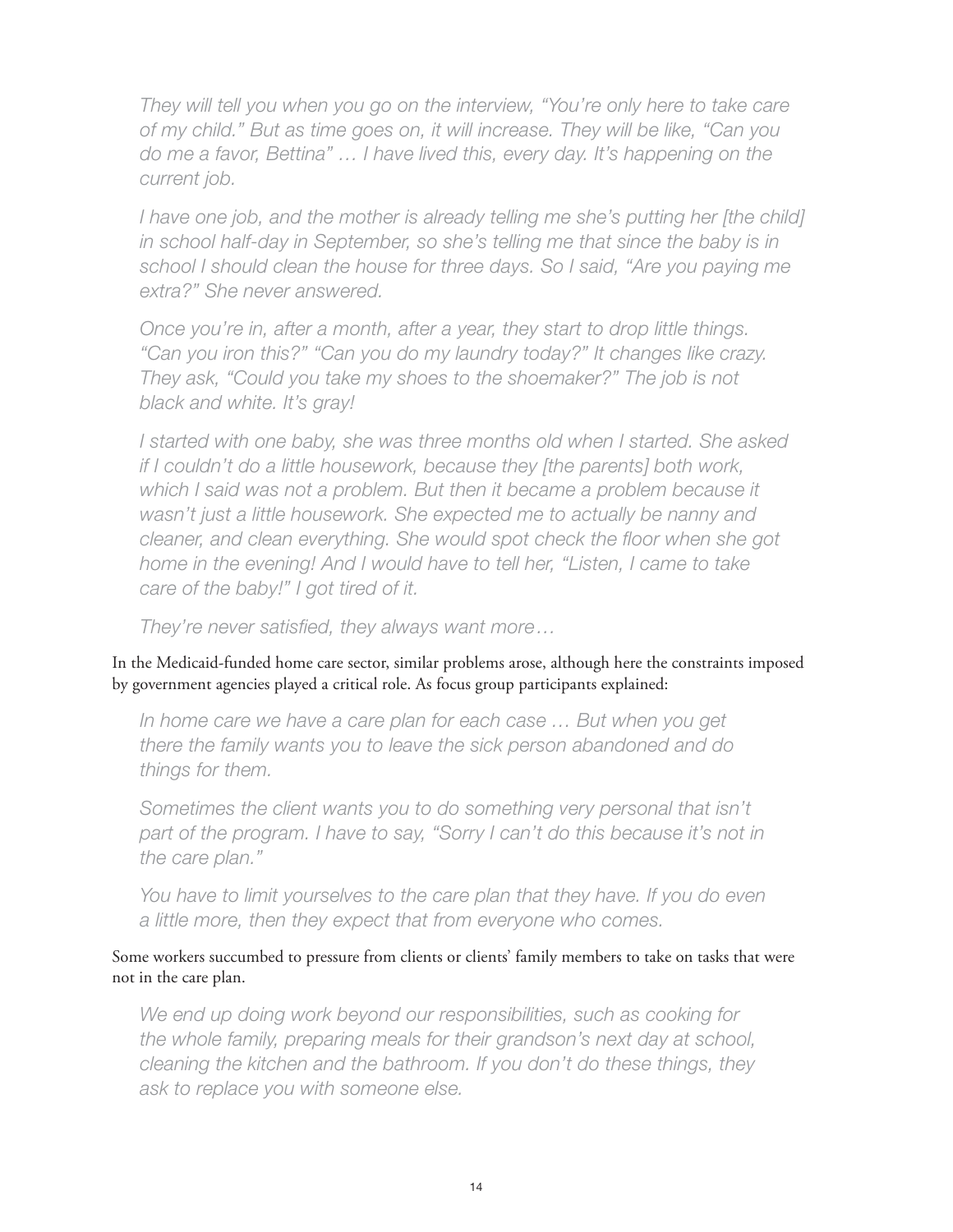*Family members of the client ask you to do everything for them… They ask you to clean the windows, walls, doors and everything. If you don't do it, you lose your job!*

#### And a few workers reported that they ignored the official care plan out of sheer dedication.

*I'm not going to just up and leave, even though I'm approaching that fourhour mark and I'm still cooking and cleaning behind the toilet, or at a doctor's appointment where you sit for ten hours. I don't like that it doesn't matter, that I will not get an extra quarter. But I'm going to do it regardless.*

*I stay longer on my own initiative … she [my client] can't stay in a diaper for 13 hours, she can't—she hardly walks even with the walker. But she doesn't have enough hours in the care plan.*

CDPAP workers, whose scope of work was far less restricted by care plans but who were nonetheless paid for a limited number of hours, performed a wide variety of tasks, from medical care, bathing, and preparing meals to housecleaning, running errands, and grocery shopping or, as they typically put it, "everything."

*I actually am taking care of my mom in this program [CDPAP] and I do absolutely everything for her. She had a stroke and her left side is completely*  paralyzed. She can't move, she can't turn, she can't do anything. I cook all *her meals, I clean her home, I do all her laundry, I do her shopping, I take her to church, doctors' appointments, everything.* 

*He has kidney failure, he lost all his feeling in his hands, he has one amputated leg. He can't pretty much do anything. I bathe him, I clean the house, I cook for him and run errands, go and buy his food, shopping and things like that. Everything, everything for him.*

*I do household cleaning, I cook, food shop… oh gosh. She has arthritis, so I do everything.*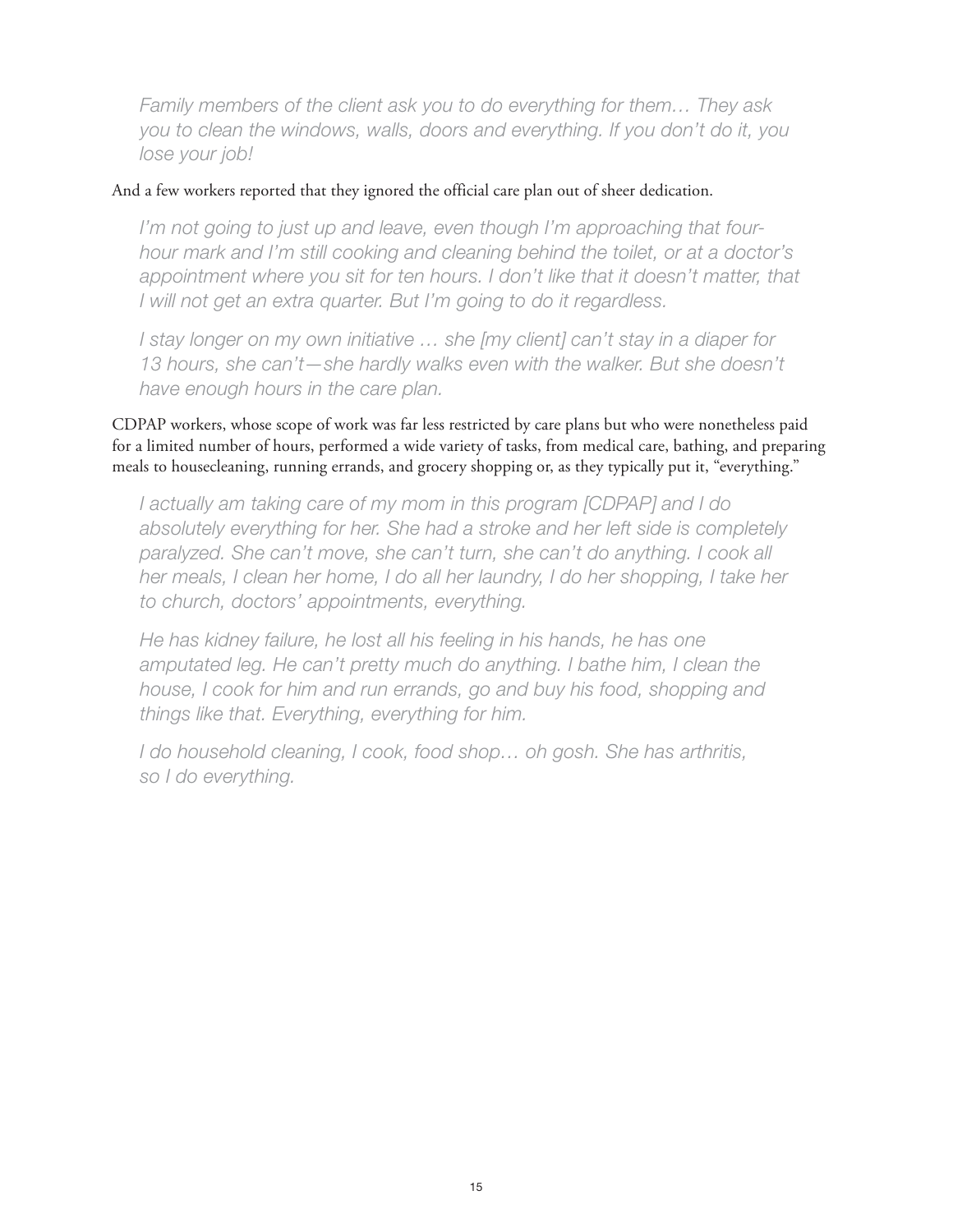*They didn't even give me a week's notice. One day they just told me.*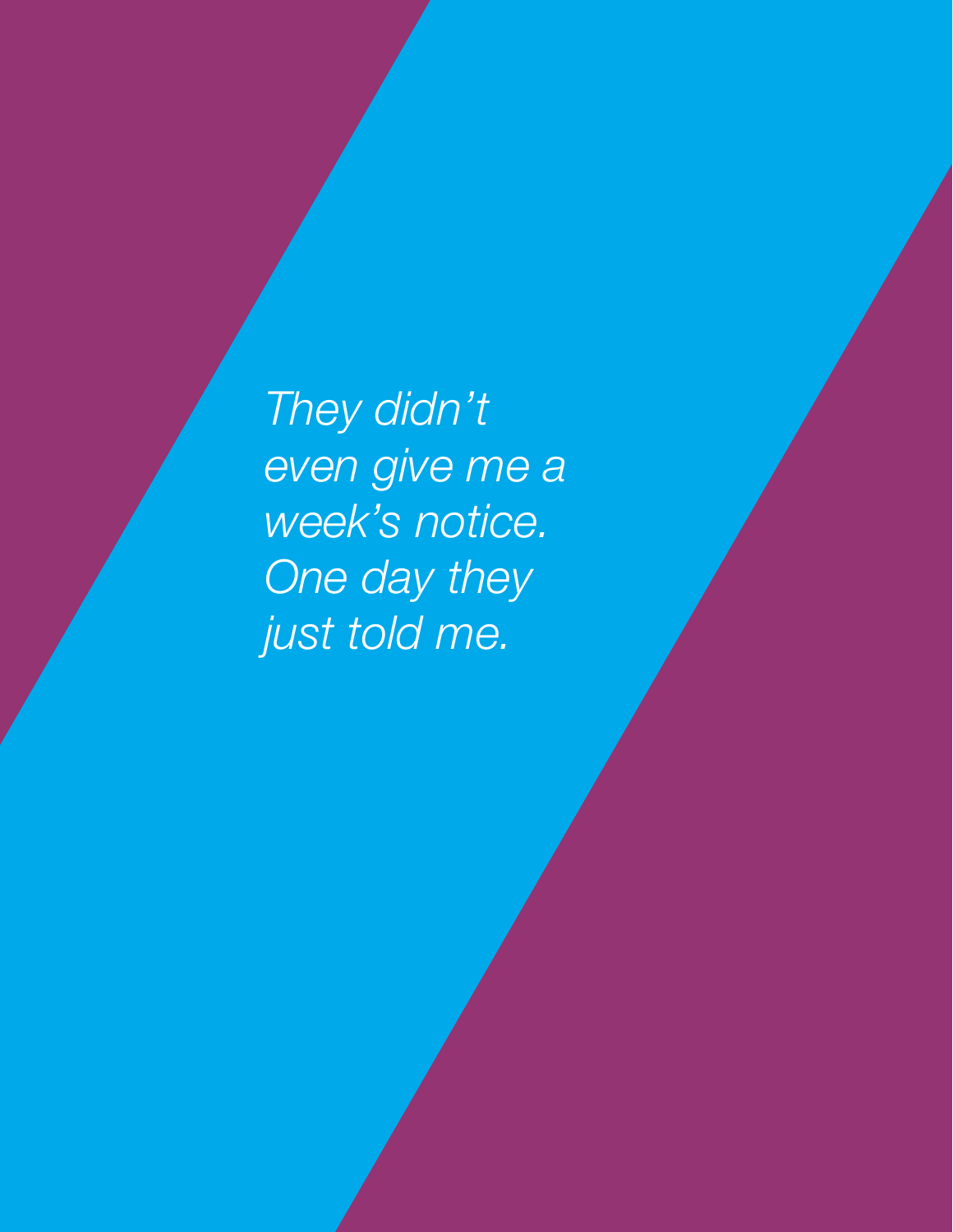## Employment Insecurity

Although most respondents had been in the care work field for much longer, the majority had been hired into their current jobs relatively recently. This was especially true of nannies and house cleaners: six (6) of the 21 nannies and five (5) of the 20 house cleaners who answered this question had been hired prior to 2014. Job tenure was often longer for home care workers: 23 of the 54 who answered this question had been hired before 2014.

For nannies, a job might end once a small child reached school age.

*There comes a time when you are not needed anymore. They say, "I'm sorry, but next September Jason can already go to school on his own so we don't need you anymore."* 

In home care, too, clients' families could make an abrupt change that spelled the end of a job.

*They didn't even give me a week's notice. One day they just told me. And I saw the client's look of terror, of shock. They were used to me. For me that was huge. They ended up moving her to another state.*

Of course, when a client passed away, that, too, meant that home care aides no longer had a job, compounding the grief that many, emotionally attached to their clients, experienced.

Apart from these relatively predictable situations, many workers reported they could be fired on short notice, even after years of faithful service.

*I was working there five years, and then suddenly they said "Bye" to me.*

*The lady didn't want me to work anymore. And when they say no more, you can't do anything about it, you have to leave and look for something elsewhere.* 

*They can come and tell you they don't want you anymore and ask for the keys. They tell the doorman to take the keys, and, "Don't let the workers go upstairs."*

*I said, "Señora, you have to give me notice, so I can find something else." I'd been working for her for three years. And she told me, "It suits me to hire this other person I met, I like how she works… she has no family, and she can work seven days a week." So she kept her and then I was out of a job. She sent me a message that said, "Give me your address so I can take you your stuff."*

*There is danger if we speak up. If we talk like this, they say, "Go, get out right now…" They will kick us out of the job the next day, they will say, "Someone else will come," because there is a lot of competition.*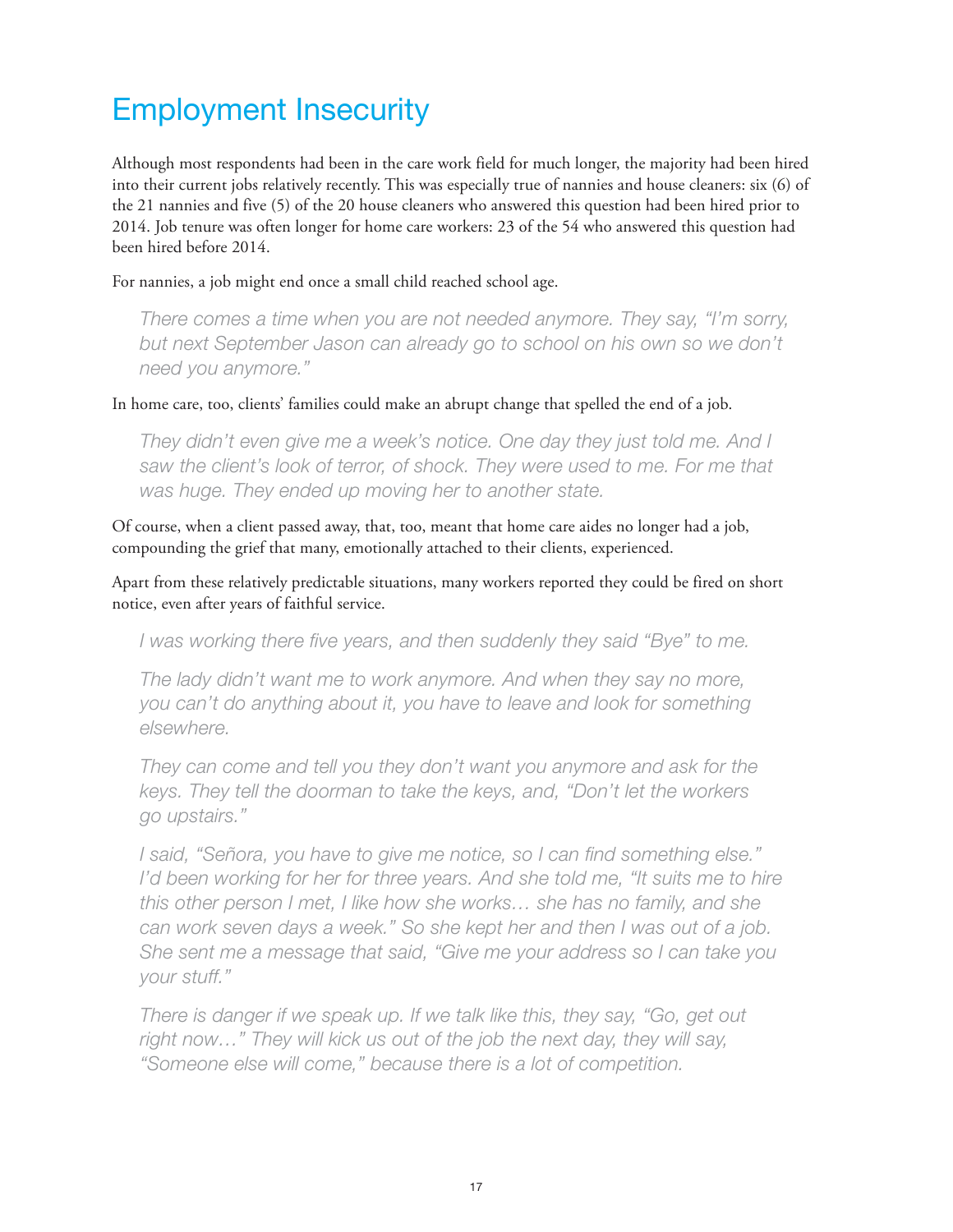*I don't have the courage to go to the doctor if I'm sick, they would not give me a day off.*

#### Violations of Workplace Law

Previous research suggests that violations of employment and labor law are unusually widespread in homebased paid care work, in part because the workplaces involved—private homes—are seldom monitored by enforcement agents.<sup>15</sup> Until 2015, the "companionship exemption" denied many home care workers the core wage and hour protections afforded to most other workers under the 1938 Fair Labor Standards Act, but that is no longer the case.<sup>16</sup> Home-based paid care workers are covered by most labor and employment laws, including minimum wage and overtime laws. In New York State, nannies, house cleaners, and some home care aides are also covered by the 2010 Domestic Workers' Bill of Rights (DWBOR), which guarantees them:

- Overtime pay (time-and-ahalf, if they work more than 40 hours per week, or 44 hours for live-ins)
- A day of rest every seven days (or overtime pay, if workers agree to work on the rest day)
- Three paid rest days per year after one year of work with the same employer
- Coverage under the New York State Human Rights Law in cases of harassment $17$

Although the focus group data is not representative, it does offer confirmation of high violation rates. To begin with, more than two-thirds of the nannies and house cleaners in the focus groups did not receive any tax documentation for their work. Whereas home care workers were typically paid by check and received W-2 forms, nannies and house cleaners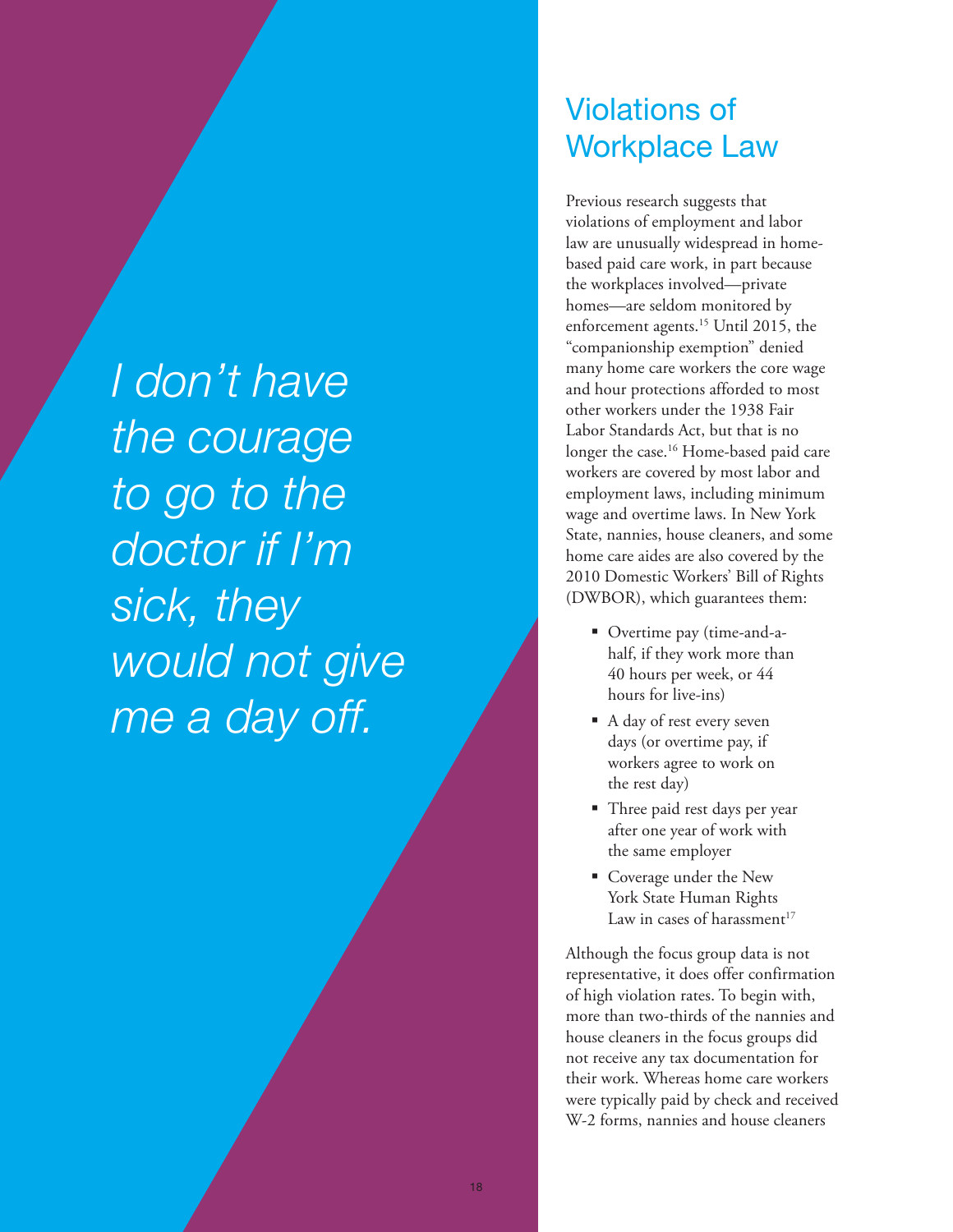were typically paid in cash, with no tax documentation. Payment in cash is legally permitted, but tax documentation is required, and its absence is often associated with additional violations.

Another common violation involved access to paid sick leave, which New York City law requires for most domestic workers. Seven (7) nannies, six (6) house cleaners, and six (6) home care aides reported that they did not receive paid sick leave. Indeed, fear of getting sick and thus losing income was a major concern articulated by several focus group participants. Not only was time off for illness often unpaid, but some workers feared that they would be fired if they took unpaid sick leave.

*At my work, I haven't asked for a day off to go to the hospital, they deduct my money. If we get sick, if we do not earn money, how to pay the rent?* 

*I don't have the courage to go to the doctor if I'm sick, they would not give me a day off.* 

Survey respondents indicated that they had directly experienced violations of other labor and employment laws, as well. Two (2) nannies, two (2) house cleaners, and three (3) home care aides indicated that they had not been paid wages for all the time they had worked.

#### *Sometimes you work for someone who doesn't end up paying you for the hours you worked.*

By far, the most frequent complaints were for unpaid overtime and/or off-the clock work. Among the 28 nannies who completed the survey, 12 indicated that they were not paid when they stayed beyond a normal shift or arrived early, and 13 reported that they were not paid time-and-a-half for overtime (eight nannies reported both violations). Among the 22 house cleaners who completed the survey, nine (9) reported unpaid off-the-clock work, and four (4) reported overtime violations (three reported both). Among home care aides, 13 indicated that they were not paid for off-the-clock work, and 13 reported overtime violations (three reported both). These are high numbers, especially as most participants worked too few hours to be entitled to overtime.

Asked what they did when they encountered such problems on the job, participants offered a range of responses.

*Me, I just put up with it. What can you do? You either deal with it, try to look for a better job, but if it's your family or friend you can't just leave them for dead like that… so I put up with it.*

*If there are problems, it's better not to work there, it's better to quit that place, finish what you had to do that day but not return there.*

*I don't think there's any job that doesn't have problems. But when problems come up, I try to resolve them. And if there's no solution to the problem, I leave.*

*I have rights! I go to the head and I tell them what the situation is, and they correct it.*

*Don't be afraid to talk out. If one door is closed, another will open somewhere. The Creator will open it another way.*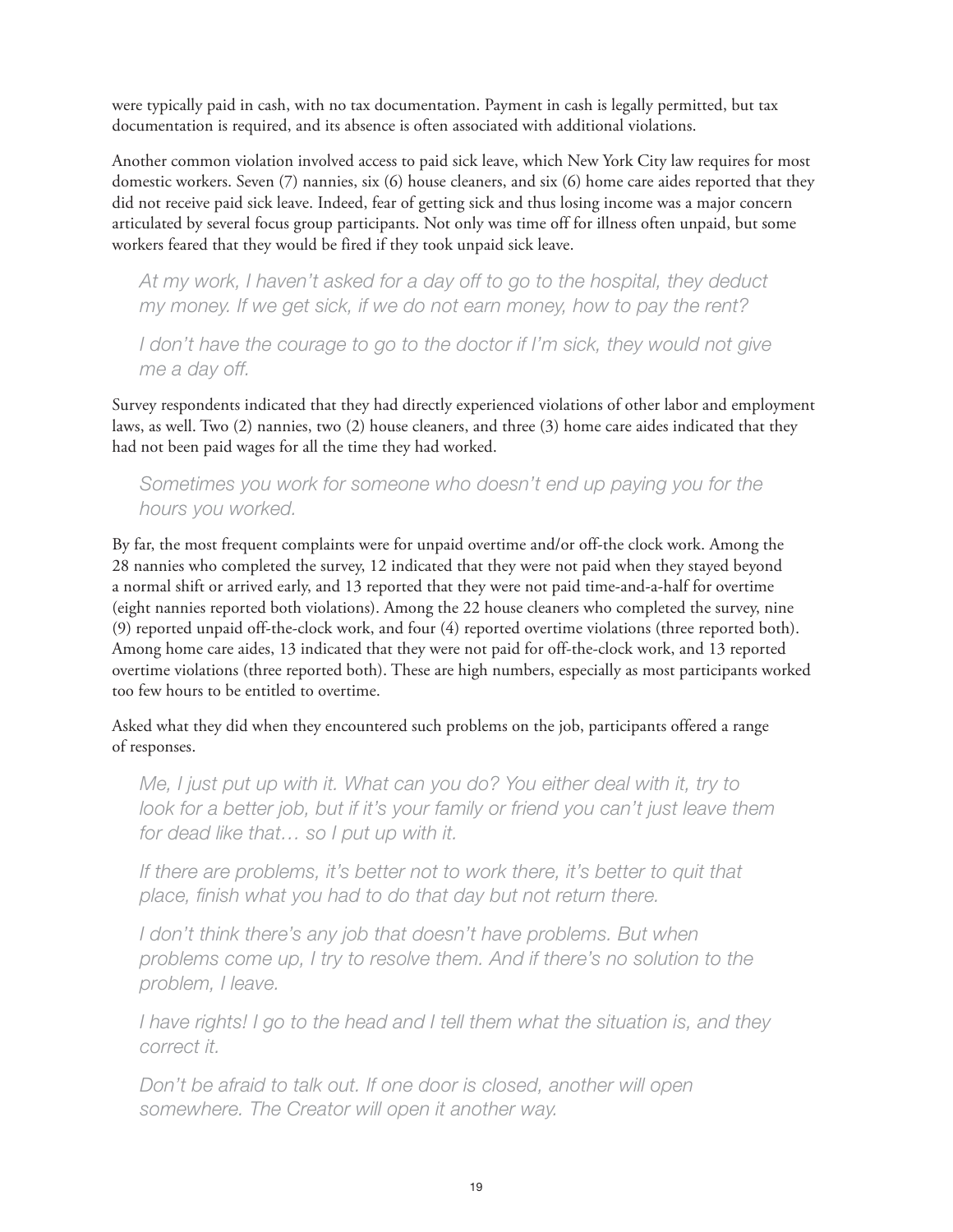*We have to learn to advocate for ourselves, and not only advocate for ourselves, but advocate for the clients.* 

The power imbalance between employers and care workers meant it was often impossible to express any sort of discontent or assert their legal rights without fear of retaliation. Although such retaliation is illegal, many told stories of being suddenly fired if they spoke up.

*If they say no, that's no. It doesn't matter how great you were for a year. Just at that moment, if you don't agree with them, they let you go. You can't talk back to them.*

*We don't speak up even though we want to. Because we need the job. We can't speak up, otherwise they will fire us. What would we do the next morning?*

*There are times when we have to put up with it because it is not easy to get another job. And when one is short on money… things happen that one has to swallow whole.*

The extent to which focus group participants were informed about their legal rights and workplace protections is unclear. But only nine (9) nannies, four (4) house cleaners, and 24 home care aides indicated that they were familiar with DWBOR, which has been in effect since 2010. This limited awareness suggests a need for more extensive education and outreach about DWBOR and other workplace laws and regulations.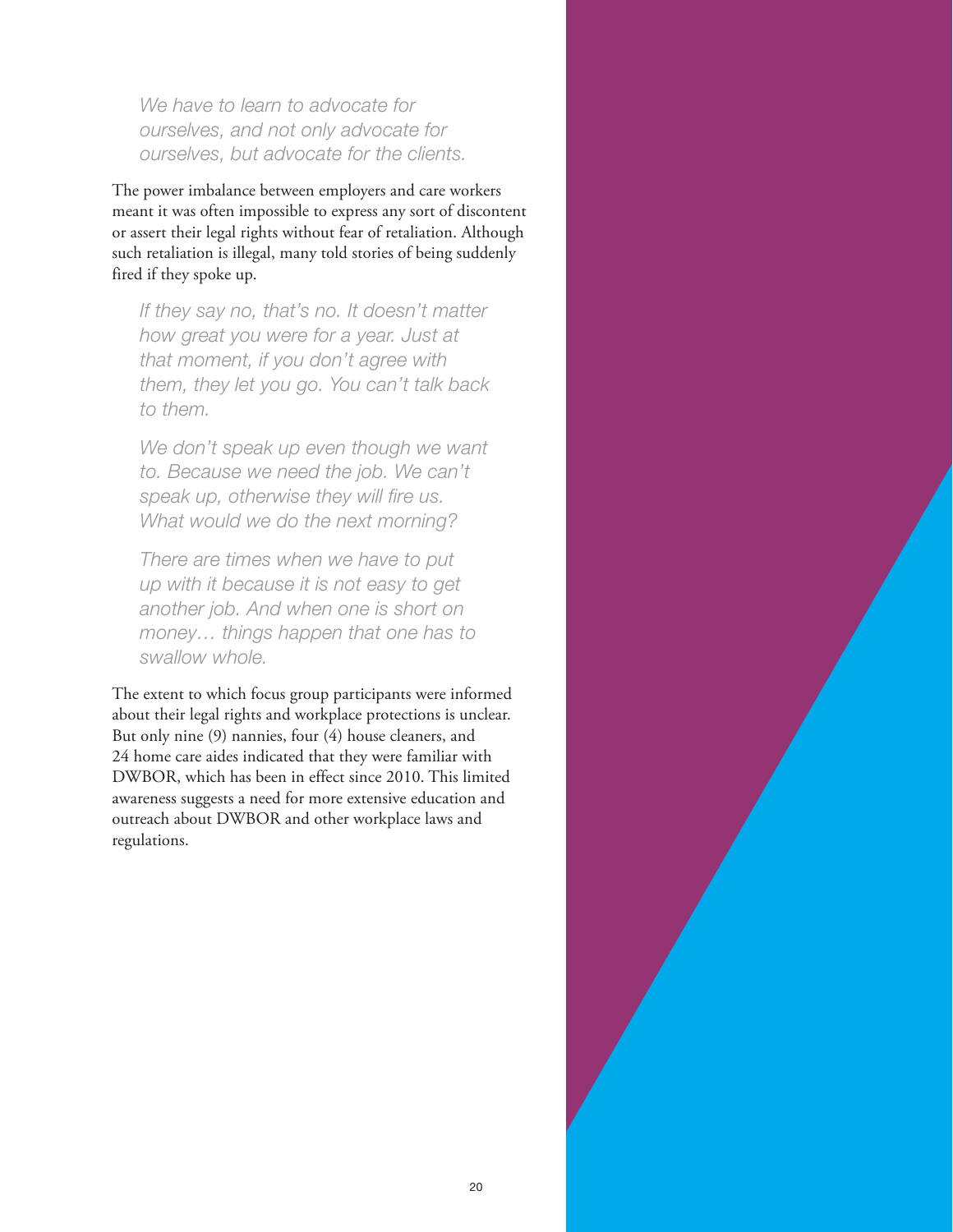## *My income is not stable because my working hours are not fixed.*

## Earnings and Hours

Home-based paid care jobs are generally poorly paid. But there is significant variation across occupations: house cleaners and nannies generally report higher earnings than home care aides. The vast majority of the home care workers in the focus groups earned the legal minimum wage that was in effect at the time focus groups were conducted—\$11.00 per hour—including members of 1199SEIU, which represents tens of thousands of New York City home care workers. Nannies and cleaners typically earned more, in most cases \$13.00 to \$15.00 per hour, but lacked the health insurance coverage that many unionized home care workers were able to access through the 1199SEIU National Benefit Fund for Home Care Employees.

Home care workers' compensation includes significant benefits, in contrast to that of nannies or house cleaners. This is partly a result of the New York State Wage Parity Law, which requires that home care workers on Medicaid-funded cases receive total compensation equivalent to \$4.09 above the minimum wage.<sup>18</sup> Under the 1199SEIU contract, a significant portion of this additional compensation takes the form of payments to 1199SEIU Funds, which in turn provide union members with health, education, and pension benefits, as well as tax preparation, English as a Second Language classes, and social service counseling.

Although house cleaners and nannies lack such benefits, several focus group participants pointed out that the relatively high pay they received was among the most positive and valued aspects of the occupation, particularly in comparison to other jobs accessible to immigrant women.

*The pay is good, compared to other jobs. With babysitting you are assured of \$500 a week, that's the standard pay. The pay is compensatory for the work you give and the responsibility that is involved. The standard here in New York City is quite competitive.*

Yet, despite the fact that their weekly earnings were relatively high, many nannies felt economically insecure because they knew that they could be fired at any time.

*I'm paid well. But I don't buy name-brand clothes. I do go out, but I don't spend much. I make food at home and at work I eat the food I make to save money. Because one never knows. One can have work today, and tomorrow not have any.*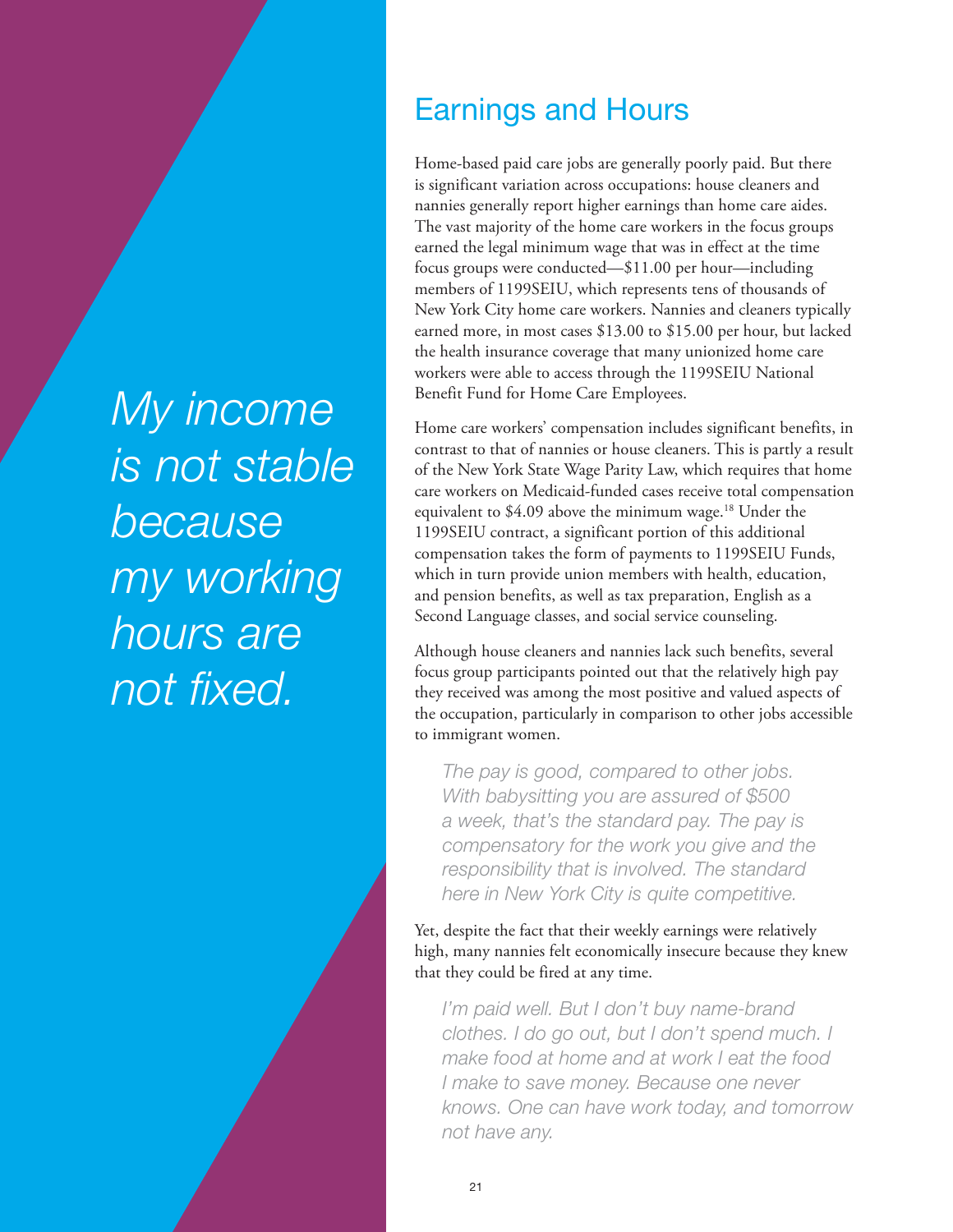These were without exception dead-end jobs, with no opportunities for advancement. Raises were few and far between, and many complained about employers' lack of consideration for workers' previous experience.

*They don't increase the pay. I cannot stay forever on the same pay.*

*A person without experience and a person with experience, they are equally treated paywise. So if I say that I have experience of ten years and I made a certain amount of money, they will say, "Oh, excuse me, we can't afford you."*  So when we have more experience, instead of getting a benefit, we're not *even hired.*

Many of the home care workers had access to employer-provided health insurance under their union contract; others were covered by Medicaid. In contrast, not a single one of the nannies or house cleaners who answered this question had employer-provided medical insurance. A small handful had health insurance coverage through a family member; several others were on Medicaid. However, nine (9) nannies and nine (9) house cleaners were among the focus group participants who had no health insurance coverage whatsoever. Thanks to their union contract, that was the case for only three (3) home care aides.

Hours were another major concern. Nannies were the most likely occupational group to have full-time work: 15 of the 23 nannies who provided this information worked at least 40 hours per week (and some worked many more hours). House cleaners were much more likely to work part time: only four (4) of the 19 who answered this question worked 40 or more hours per week, and 11 worked less than 20 hours weekly. Among the 22 house cleaners who completed the survey, 10 indicated that they would have preferred to work more hours. Home care aides were in between: 15 of the 55 who provided this information worked 40 hours or more a week, and 29 others worked between 20 and 40 hours in a typical week. And 23 of the 58 home care workers who completed the survey indicated that they would have preferred more hours. For unionized home care aides, limited hours had significant consequences: those working less than 100 hours per month for two consecutive months were ineligible for health insurance under the union contract (although they still retained all other union benefits). Home care aides also complained about the limited number of hours assigned to their clients under Medicaid. Not only were the hours often inadequate to provide sufficiently for the client's care needs, but workers' earnings were also negatively affected.

*I have a friend, and she gets these four-hour cases, five days a week, and that's it. That's what most people seem to be approved for. Or even less. I have a neighbor, he gets four hours Monday, Wednesday and Friday, three times a week. And that's another thing that plays into our wages and how much we get paid. If people aren't getting approved for the amount of time that they need, even if you get cases, it's just not enough. Most people get really small cases, and you cannot live on that.*

*My income is not stable because my working hours are not fixed.*

#### Some agency and cooperative workers complained about favoritism in regard to the distribution of assignments of cases with more extensive hours.

*The coordinators, they'll give their friends more hours. I was only working 12 hours but when I would ask for hours, they wouldn't give it to me. So I would*  just do the 12 hours and go home with \$95 after taxes, and who can pay the *rent with \$95? \$10 an hour, \$95!*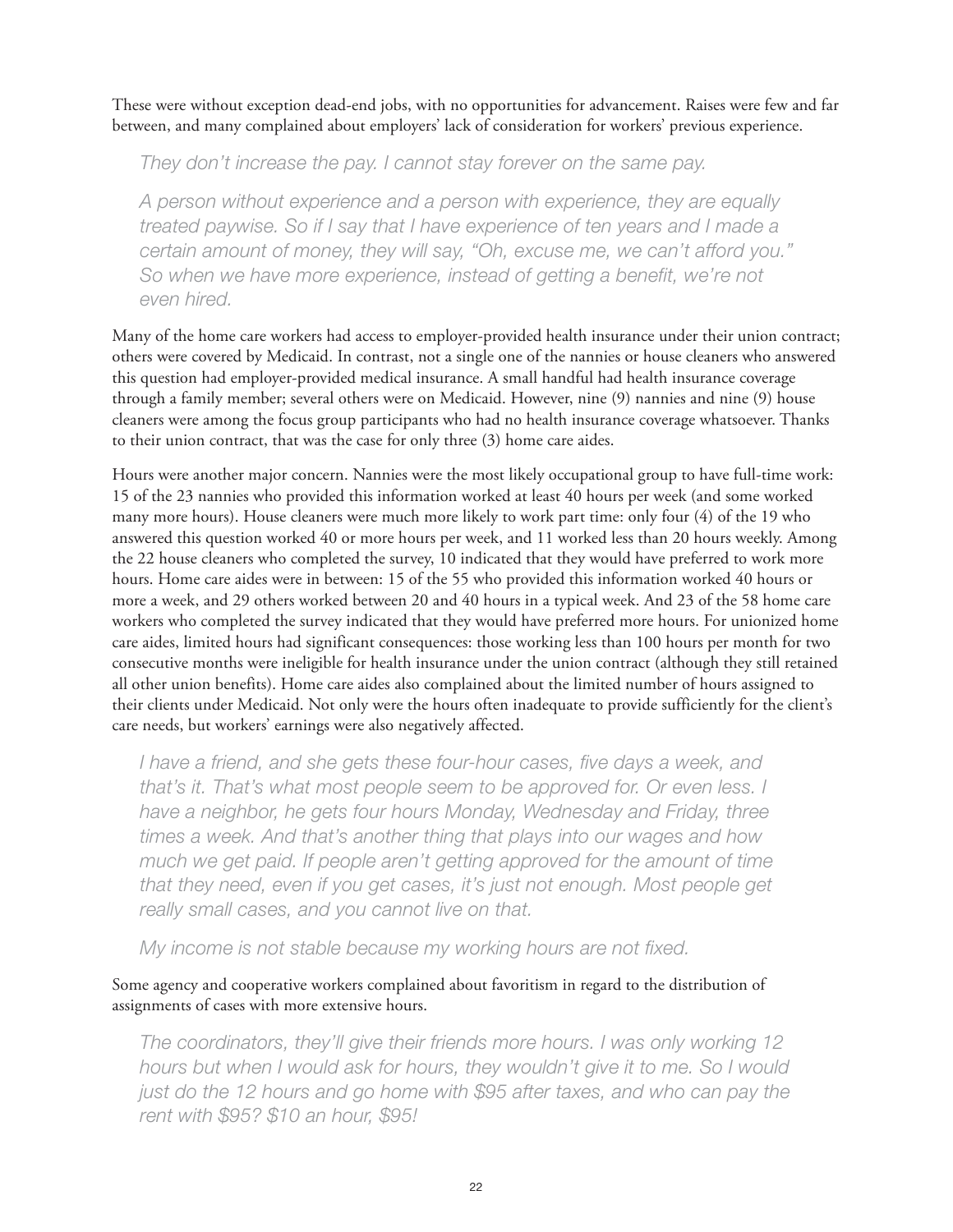In calculating "hours worked" for employees working 24-hour shifts, New York State Department of Labor policy allows employers to exclude up to 11 hours for sleep and meal breaks. Although in practice, home care workers are typically required to be available to tend to their clients' needs at any moment, in effect they are only paid for 13 out of 24 hours worked. In recent years, this policy has been challenged in the courts; as of this report's publication, the question of whether employers are legally obligated to pay for all 24 hours worked remains unresolved.19

Not being fully paid for overnight work was also an object of concern among focus group participants, although only a few actually did overnight work. The others avoided it because of the underpayment issue.

*24-hour service is counted as 13 working hours. Our working time was definitely more than that. It's more than 13 hours, because in the night sometimes the client wants to get up and drink some water, and you need to serve him on that. It's not reasonable because the clients who need "24-hour" service are seriously ill. You have to pay attention all 24 hours. Why is it counted as 13 hours? We can't go home for the other 11 hours!*  We have to stand by all 24 hours, waking up and waking up. We are *not robots!*

*My cousin does live-in, and this woman [the client] does not sleep. Does not sleep at all. She is up all day, all night. She'll take a little catnap, an hour here, an hour there. She is up all night long. When my cousin works for her, she is there for three days and she does not sleep for three days. And she*  gets paid \$13 an hour. But she only gets paid for 13 hours out of the 24. If *you're leaving your home, your house, your family to be with someone for 24 hours, pay them for 24 hours! If they go to sleep, so what? They're still there, they're still on call. If something happens while they're asleep, they're still responsible.*

For nannies, the key concern regarding hours was unpaid overtime. Employers often returned home later than scheduled, and the extra work time would not be compensated. Adding insult to injury, employers responded harshly when nannies arrived late themselves.

*I think that's one of the problems of any nanny. "We're running late, is that okay?" You want to go, but you don't have that choice, you have to stay. But you never get paid!*

*If I am five minutes late, they get upset a lot, angry a lot. But they themselves are always late!*

*Sometimes we face train problems, which is not our fault ... But they would get very angry. And if they sometimes are late, they just say, "Sorry!"*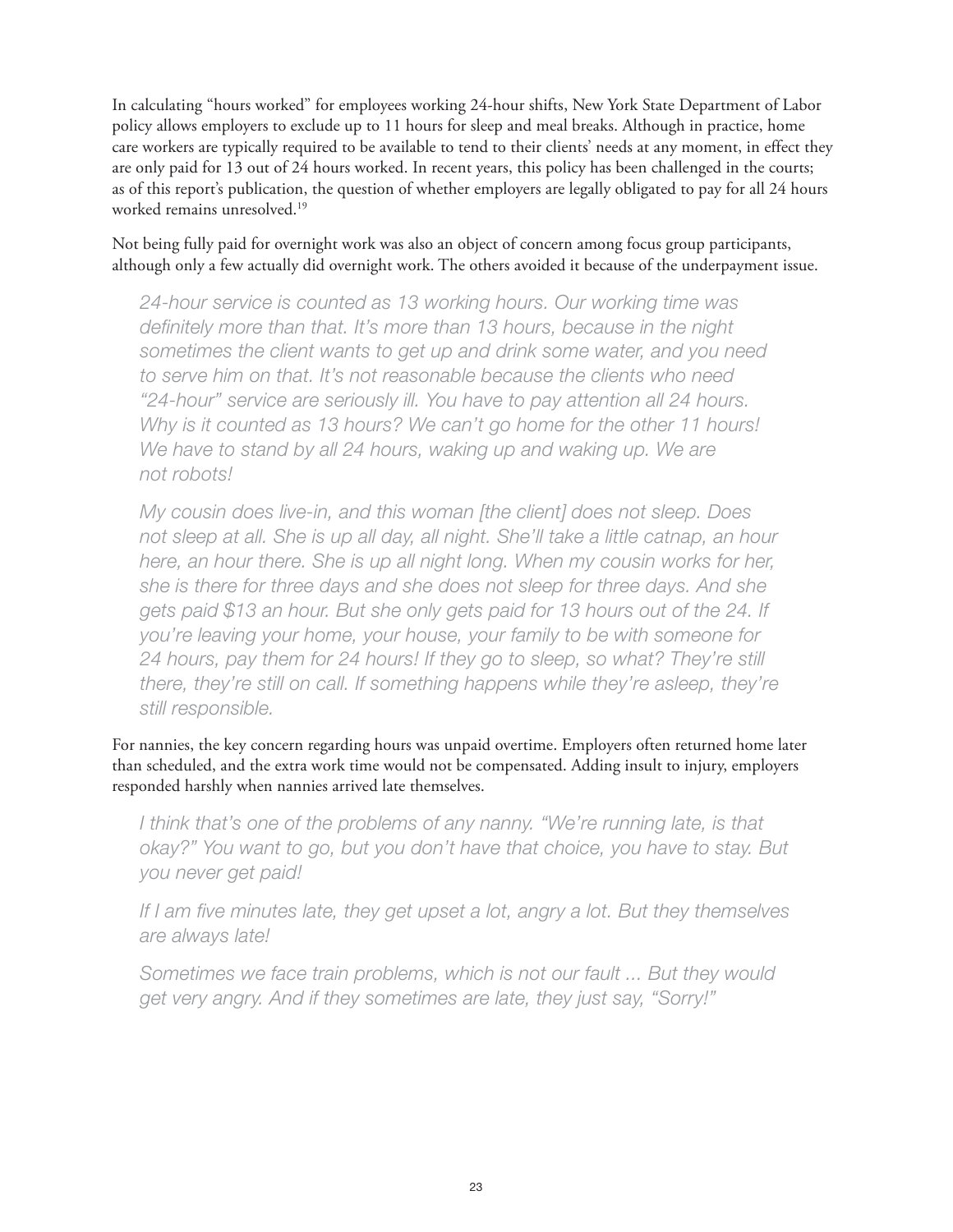*If there is no work for three or four months, there will be a massive debt. Even a week can spoil the balance.*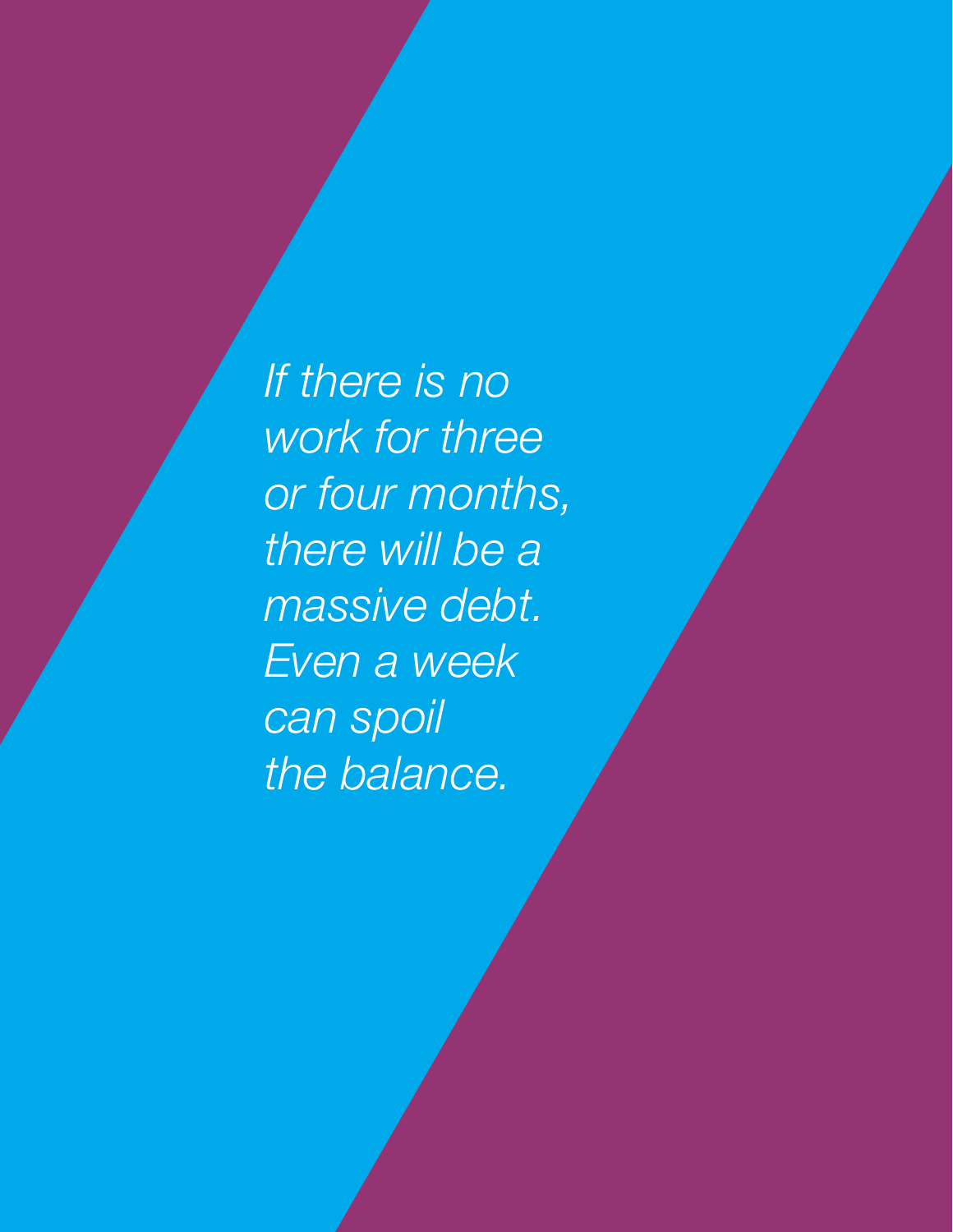## Making Ends Meet

For many focus group participants, the high cost of living in New York City, combined with their limited earnings, meant that keeping their households afloat economically was a constant struggle. There were a range of situations, with some paid care workers earning more than others, and some whose spouses or other family members were employed in relatively well-paid jobs. But most focus group participants were living on the edge economically, with little or no savings and, in some cases, substantial debt.

*Every month, with the rent, with everything I pay, with what I earn, I'd like to be able to save but I can't because something always comes up. For example, I say, "Oh my God I need a pair of pants." But my daughter needs shoes for school, so I can't buy the pants. So I just wear the uniform. I don't care if people say, "She's wearing the same thing she wore yesterday." If I buy something else, I won't have enough to pay the electric bill.* 

*I'm paying just over \$1,000 in rent. And our money basically doesn't cover that, to be able to eat, pay transportation, pay the bills for the house. The money isn't enough.*

*I live in public housing, but I pay rent, and I have a phone, I pay for cable, all that, and it has been a bit squeezed lately. I've had to ask for help from my sons in Santo Domingo. I'm embarrassed that I have to do that, but I can't let all the debts pile up on me.*

*Our income is not much after tax deductions. Luckily our company provides medical insurance, but we still have to pay our part. After other daily expenses, the money left is not enough to make a living. The rent is the main cost, which is very expensive. The rent is too expensive and the income is too low!*

Even the nannies, who were typically paid better than house cleaners or home care aides, found it extremely difficult to accumulate savings, so that periods of unemployment or other unexpected emergencies could plunge their households into economic crisis.

*If there is no work for three or four months, there will be a massive debt. Even a week can spoil the balance.* 

*It's hard when I get sick, and can't work, and don't have anything saved. I had something saved last year but I got sick and spent it all. And who was going to pay my rent?* 

Some focus group participants had dependent family members who required paid care, although this was a relatively small group: three (3) nannies, two (2) house cleaners, and seven (7) home care workers indicated that they were paying for such care, which added to their economic burdens.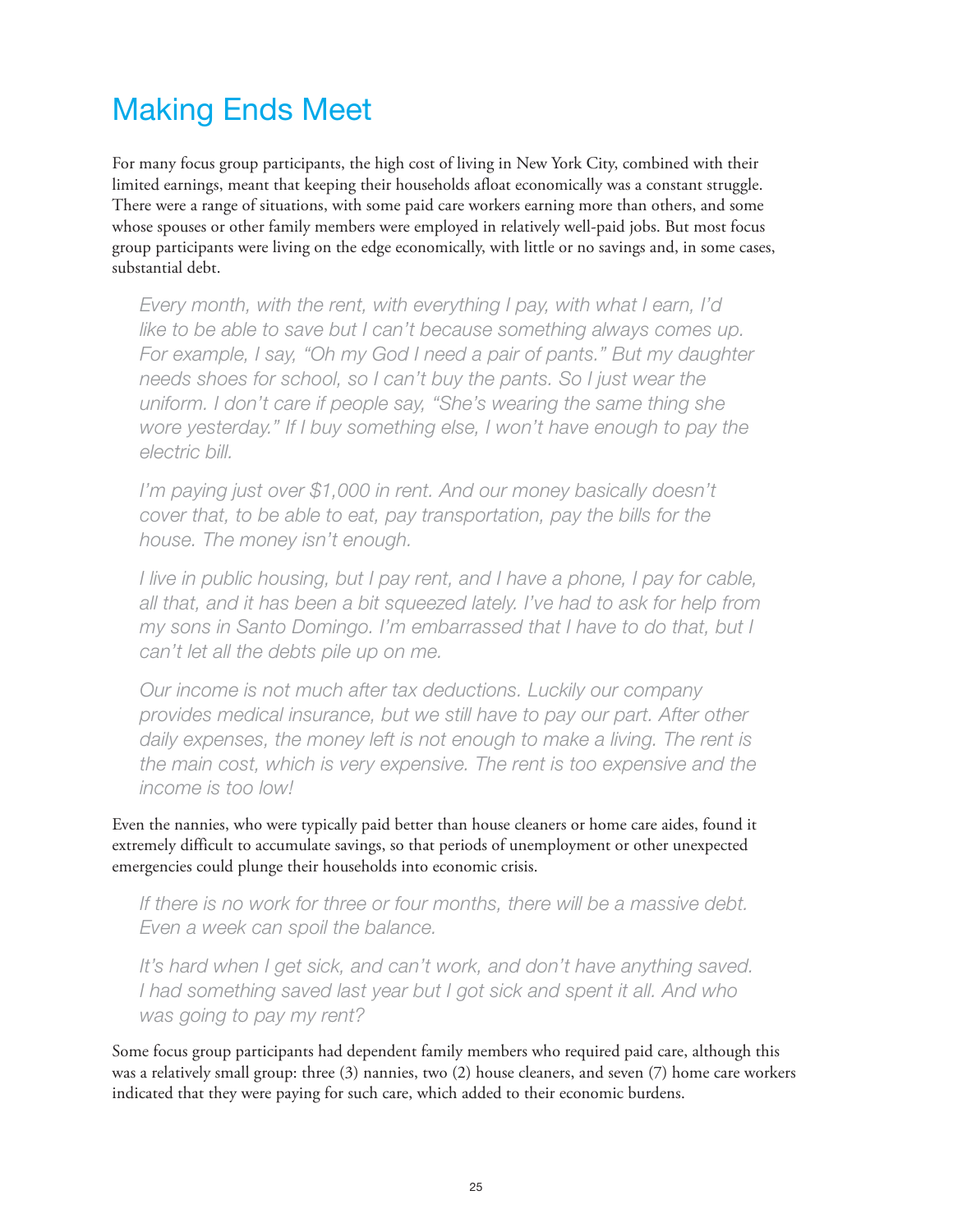Economic stress was further intensified for the many immigrant workers who were sending remittances back home to support family members.

It's hard because you have to pay food, you have to pay rent, pay the phone, *and I have to send money to my kids.*

*I* support my kids. The one who's in Chile, I don't support her completely, she *receives a pension, but I always send her money. And my son here is 10; since he was born I've been mother and father to him, since I don't have a partner.*

What we earn here we send there. I would not spend it myself. Here you can *save money if you live with someone; if you live alone, you won't make money.*

*My mom was in a hospital [in the Ukraine] and I sent the doctors money every month so that she would be taken care of. Without it, it's impossible. It's very difficult there now.*

*Everyone there thinks, "You're in America, you have bags full of money!" If you don't send them anything, they get offended.*

Indeed, many shared apartments with other immigrants. As a South Asian nanny explained:

*Back home we have big houses, but when we come here and we see the bills, we try to live together. One apartment for one person is not even possible, because we have to send money back home to kids and parents.* 

#### Others took in lodgers to help make ends meet.

*I can cover part of my expenses, but I have to rent out a room to be able to save. I have a nephew who lives in my house, to help balance things out. I have to have him here…*

*I have to pay rent, but I have a lady who rents a room from me. I have to pay my phone, my food, my clothes, my transportation. I have to pay \$32 a week for the MetroCard. Apart from that, some extra things come up, and I help my daughter in Santo Domingo.*

*Many people must share apartments with strangers, because you can't make it otherwise.*

#### Some turned to the government for help. As a CDPAP caregiver explained:

We have to kill ourselves providing a much-needed service, and at the end *of the day, we still have to go to an agency and see if we can get medical assistance or food assistance or childcare assistance. It's ridiculous! What I make, honestly, can't even pay my rent. I'm not talking about carfare, food, anything else—what I make does not pay my rent. Thank God, I have other*  ways to make money. But if this is your only way? It's not enough. You will not *survive without assistance.*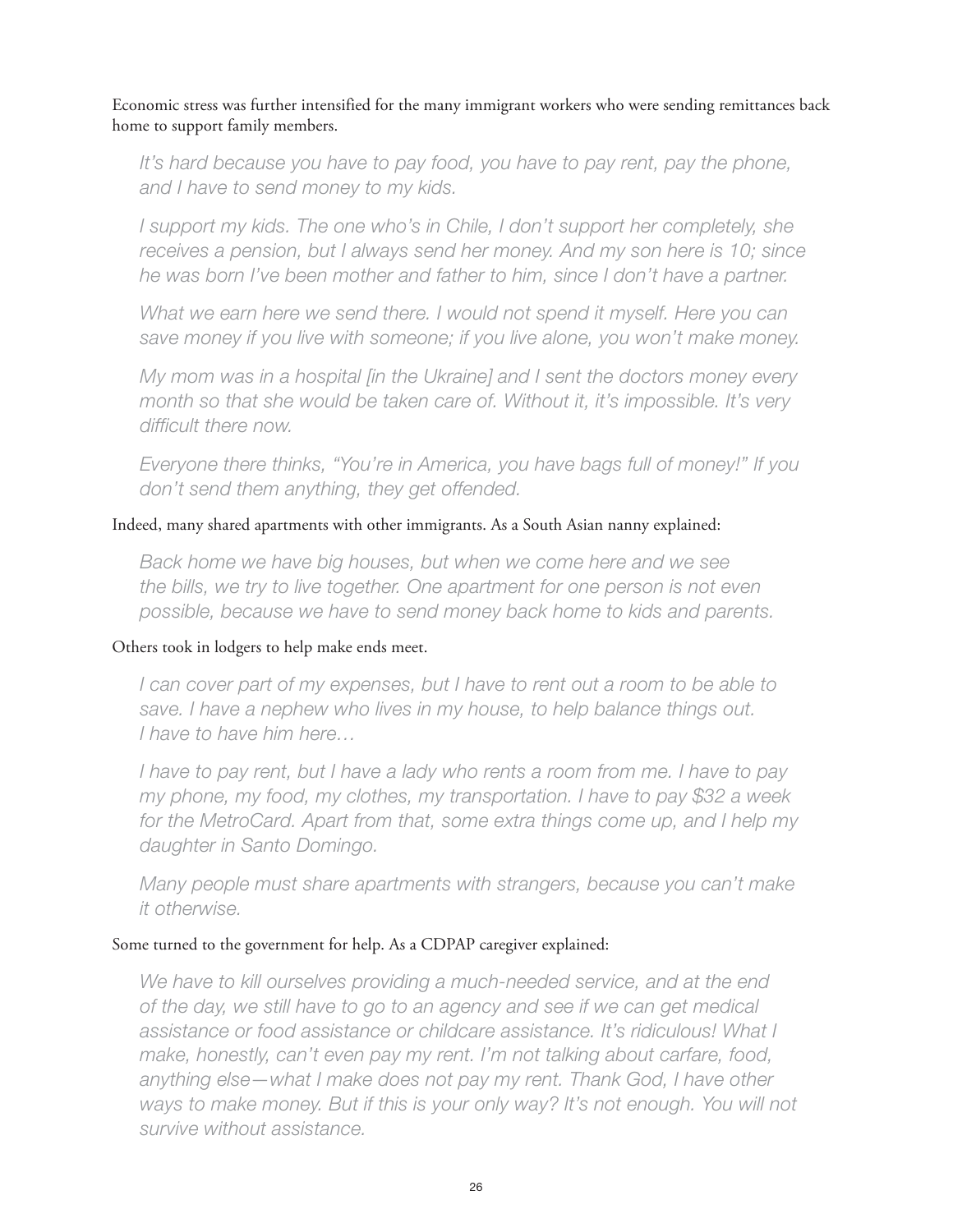#### Others relied on food pantries or thrift stores.

*It's about not going over budget. And taking advantage of food pantries. Because if you only earn a little, and you don't go to those places, you'll never save. If you always buy the food, you'll go over budget.* 

*I* go to places to get food. Because sometimes *I* have work and sometimes *I don't. So I have to go there.* 

*I used to go to the Salvation Army and the churches to get clothes. That's how I manage. Because I wasn't getting a raise.*

#### Even using these survival strategies, some focus group participants fell into debt.

*Of course, we can't get big credits, they won't give it to us with our salary. But I have \$2,000 in credit card debt for four years now, and I can't get off it.*

*I needed money for my child's medical treatment, he had a serious problem with his spine. So I borrowed money from people. The bank wouldn't give me credit, so I had to borrow from people.*

*In my situation, I borrow from my daughter if I don't have enough money.*

Seven (7) nannies, six (6) house cleaners, and 14 home care aides reported that they had significant debts; and a larger group—11 nannies, 12 cleaners, and 30 home care aides—stated that they were able to make ends meet without going into debt, but that "it was a struggle."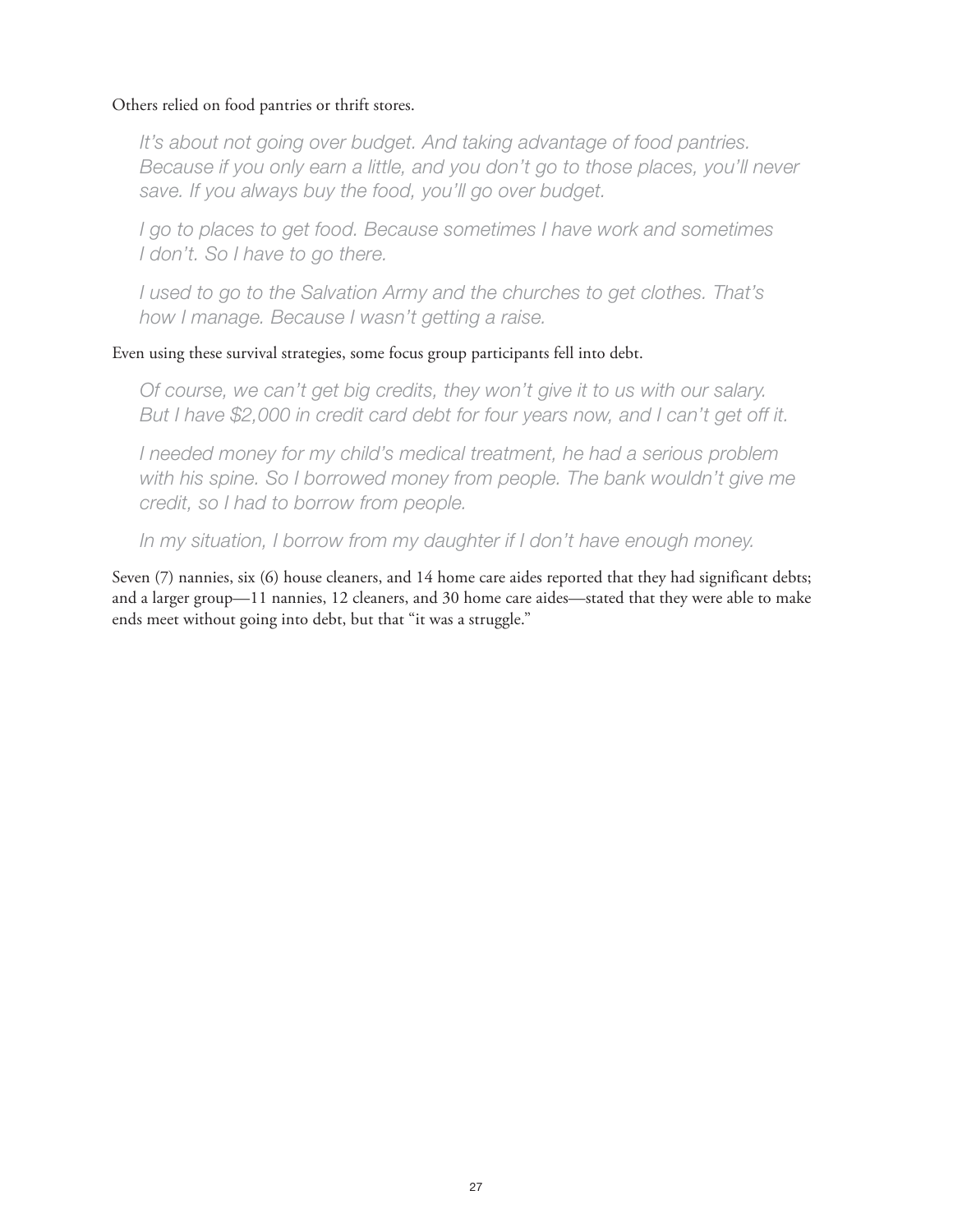*This system says, know your place and stay in it!*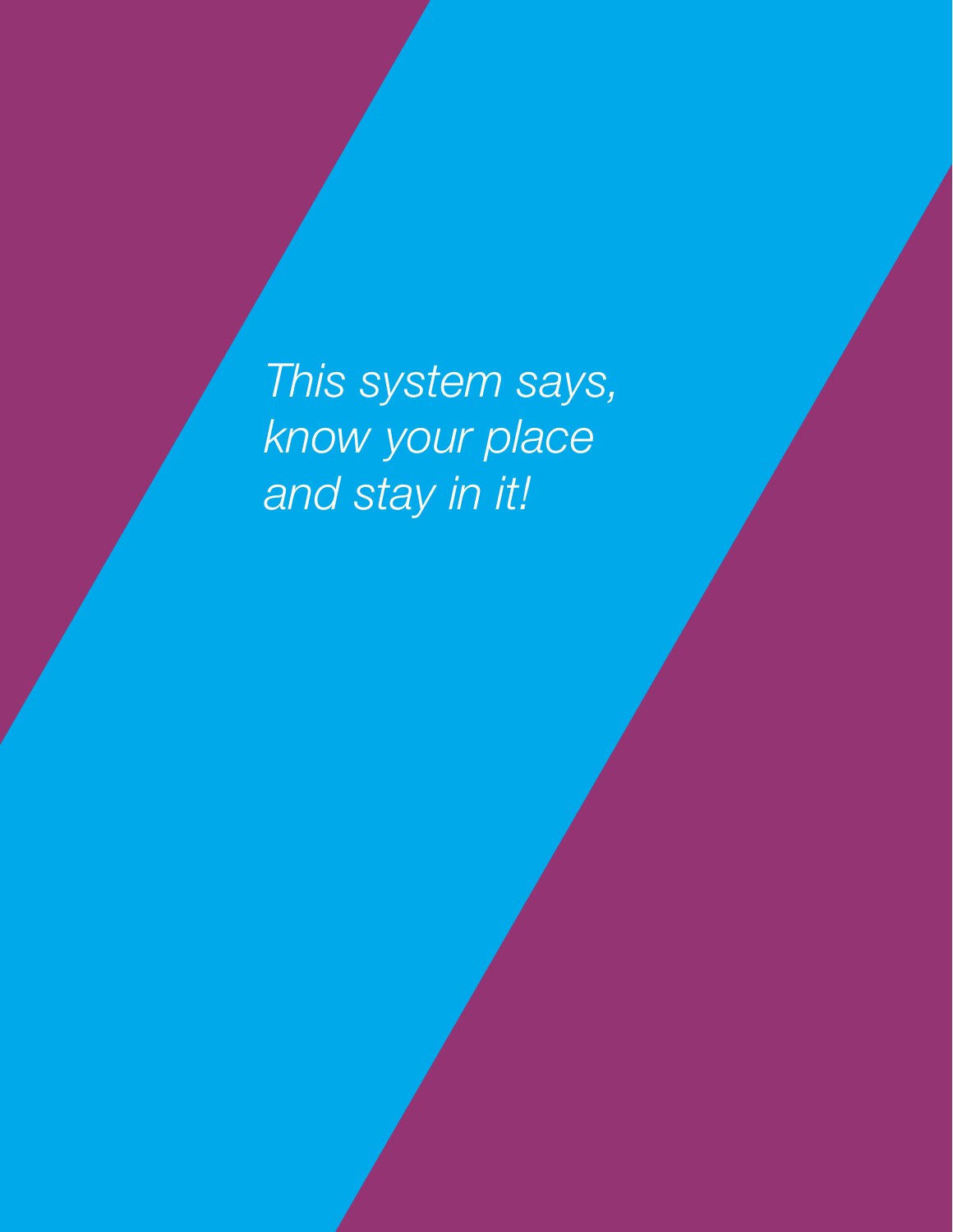## Power Dynamics and the Quest for Respect

The most common frustration in-home paid care workers articulated was that the value of their work and the skills involved were not sufficiently appreciated or recognized. This was reflected not only in their low pay, but also in the lack of respect they felt from clients, employers, supervisors, and the wider community alike.

*For nanny and babysitter, everyone thinks that it's not a job, you're just going there and looking after the kids.* 

*When we say that we are a nanny, everybody's like, "Oh, so what is a nanny? What's the real thing you want to DO in life?" They don't consider this as a profession. So it's interesting that the job that pays for our bills, people don't consider it as a job.*

*They look at us and say that we are nothing. But every morning we come in and release you so you can go to work, and you don't have to worry about your precious child.*

*My boss, even if they know me for that long, they don't know if I have mother, father, children—because they're really interested only in you to take care of their child when they're not there, and do your best. They don't care about your life.*

*Domestic workers are at the bottom rung of the society.*

*For a woman, this is the lowest job!*

Nannies were especially aware of the stark power disparity between themselves and their employers, and they deeply resented any lack of sensitivity to their needs. This was at the core of their complaints about working conditions.

When the parents are at home, after about ten or fifteen minutes, they get so *tired running after the child. And they say, "Oh, I'm very tired. I don't want to do*  this." And they never think the nanny will get tired too! They don't realize this is *a difficult job.*

*They have an idea of a certain way it should be done. We do everything possible to do it in the way they want, but we still fail … They're never satisfied, they always want something more.*

#### House cleaners, similarly, often felt disrespected by their employers.

*A lot of times the person is in the house and asking, "What are you doing, why are you doing it that way?" They should assume we're doing our job and that*  we know how to do it! I don't like it when they follow me around. And I don't like *it when they don't recognize my work.* 

*They think we're robots. That we're going to do everything super-fast.* 

*I do it because it pays well, but I don't like it.*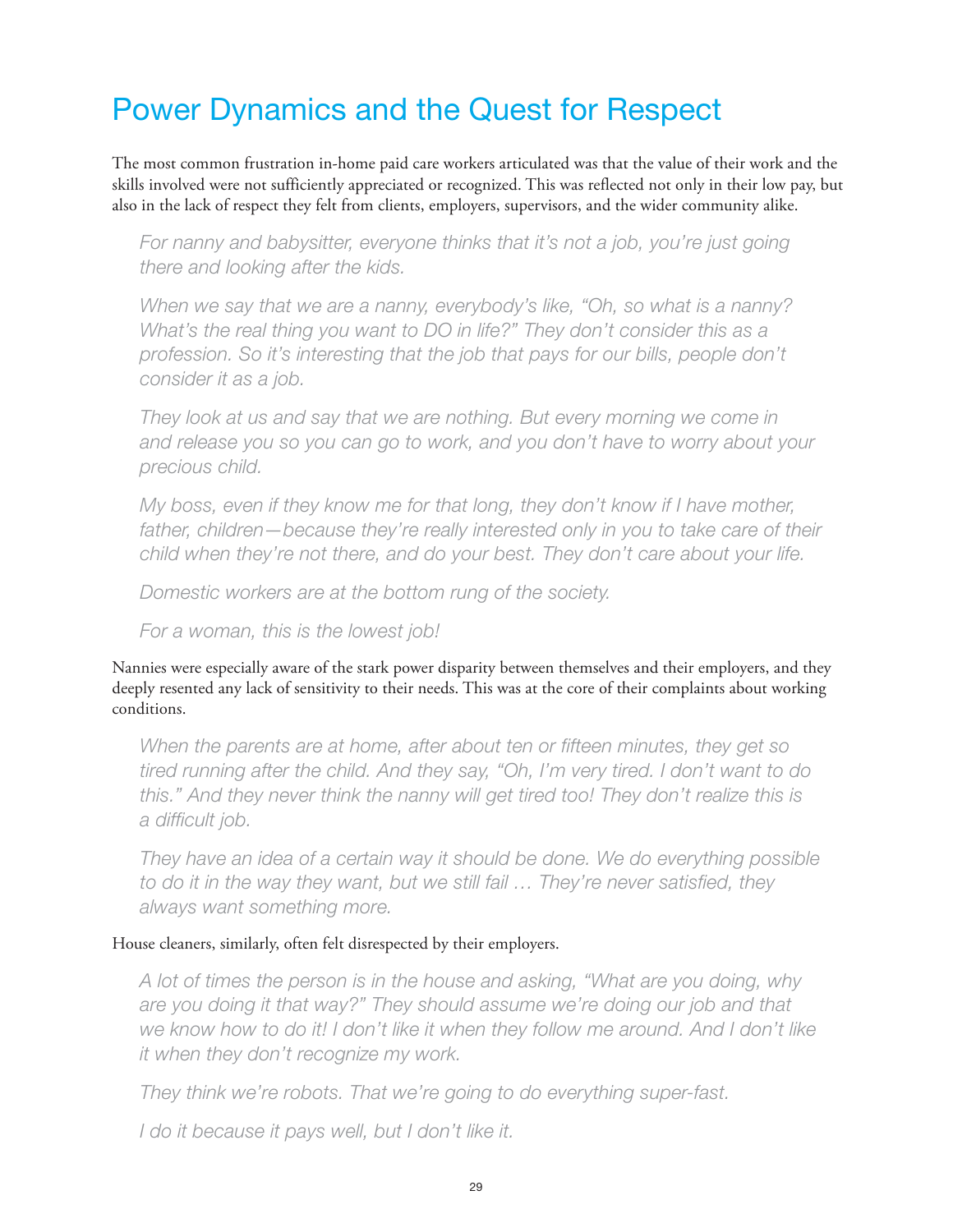Home care aides had a more mixed experience. In many cases, they felt that their clients deeply appreciated their work. But others encountered abusive situations.

*At times the patients are stressed out, and they stress you out, and a lot of them will yell at you. And they don't have a reason to yell at the worker, when we're there to help.*

*I've had the experience where they insult me, they yell at me, they slam the door on me. You clean up, and they throw stuff so you have to clean it up again. They tell you to leave, so they can call the office to say we didn't show up. Things like that.*

*Some of them see themselves as kings or queens. They treat us as their servants. We try to tell them, we are not slaves! We are here to help.*

*You talk about stress—this is more than stress. Stress on top of stress. Going up to the third power!*

Another common grievance was the treatment home care aides experienced at the hands of supervisors, some of whom seemed more concerned about pleasing the clients than about protecting workers from abuse.

*A friend of mine had a dementia patient, and she was getting hit and kicked and pinched. Every time it was bath time or she wanted to take her medicine, the woman would physically attack her. And she would call the agency and they were like, "Oh she's an old lady, she has dementia, you just have to …" And my friend is getting beat up! And this woman is little, so the coordinator was saying, "Oh, you can't handle that woman that's like 100 pounds? You can't handle her?"*

*They sit at their desks, and they believe we are garbage. And then the patients treat us the same way … Even when they lie, the staff believes them.* 

*The person that was assigned to help me with issues did not help me with one single thing. Nobody. Everyone wrote something down and nothing happened and I called and harassed and called—this went on for months.*

*My biggest hope is that the company can teach the clients to respect the workers. In America, everyone is equal and free—that's why I came here! My work does not make you superior to me, or that I have to be obedient to you. My work is to provide services to you, but it doesn't mean I'm your servant. The company should tell them this!* 

Almost all of the focus group participants were immigrants, and many of them had been high-level professionals in their countries of origin. Because their credentials could not be transferred to the United States and, in most cases also due to their limited English proficiency, they could not gain access to jobs comparable to those they had performed back home. This further intensified their belief that their work was not respected.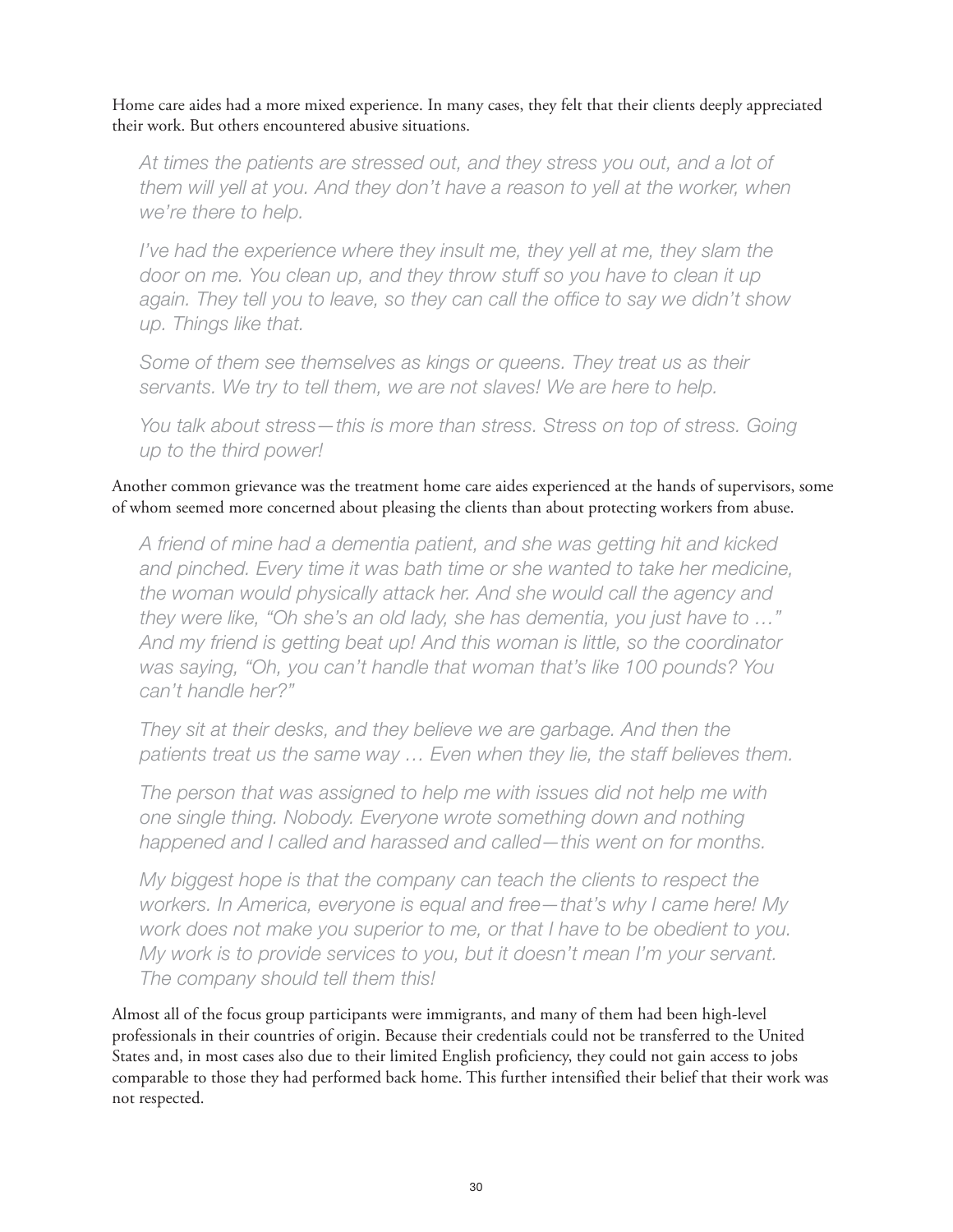When you apply for work here, you don't put your college degrees on the *application, you only put high school degrees and technical education.*

*I compare my life now and then, and this job—I'm not very happy with it!*

*No matter what degree you came with, no matter what business you had before, when you come here, you start at the bottom. This system says, know your place and stay in it!*

*Many of these people [clients] are not very cultured, but they make demands on you like they are kings and queens! They think a slave came to them.*

And yet, notwithstanding the fact that they felt deeply disrespected by others, many focus group participants expressed great pride in their work and found aspects of it highly satisfying.

*Unfortunately, some people think because we work in this job, we're*  less than them. But there's no such thing as a dishonorable job. You can *always enjoy doing your job well, even if it's cleaning floors. All jobs have value!*

*Some people look down at the work that we do. People think, "Oh, you're just feeding someone or dressing them." But you have to be there during their moods, when they're feeling happy, when they're feeling completely crappy and they're not nice to you, and you have to maintain how you are, you can't take it personal. You have to continue giving the best care that you can give. I'm very proud of the work that I do, because I know I made someone feel good. I made someone comfortable, they're clean or they're pain-free or they feel cared for. That's what I enjoy most about the job. It's hard work; it's difficult. And whoever is in charge of putting a price on what this job is worth needs to understand that what we do encapsulates so much… This is not for everybody. You really have to have a passion for this. Otherwise you will be horrible at your job and you will be a crappy caregiver.*

*What I like is the contact with people, that I can give them quality of life, if they need something, I like that I can serve them and treat them with the dignity they deserve.*

*I like my job—it gives me satisfaction to arrive at that house and put it in order, and leave it clean, and my client is satisfied. It satisfies two needs: the need of the person who requested the service, because she gets her home cleaned, and my need for money. It relieves stress for the client and also for me.*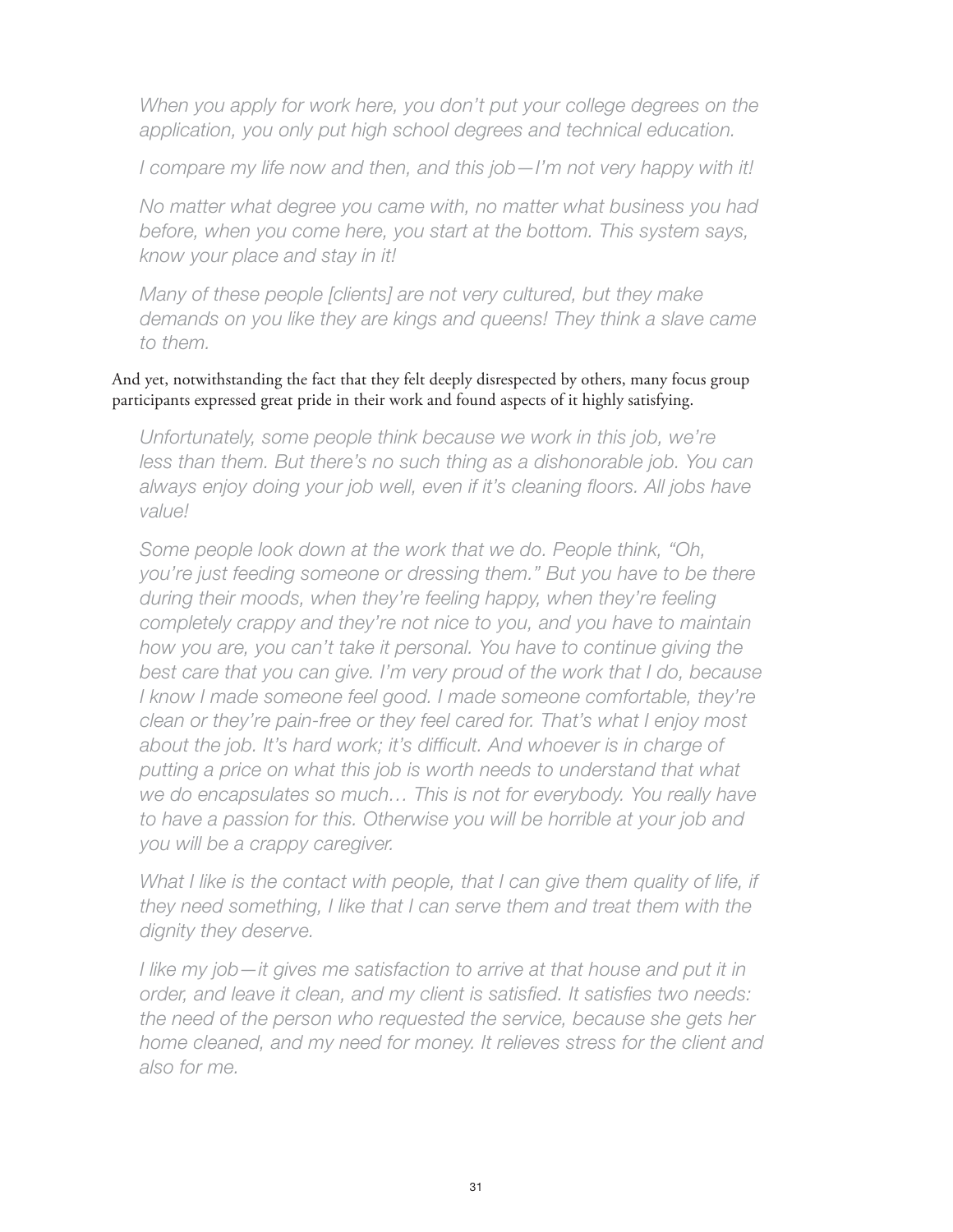*Watching those girls grow, teaching them new things, like reading and writing, that was so exciting for me, and it showed me that I was doing a good job. It also gives me pride to leave the houses clean, and yes, I like it. I'm the owner of my time, I make my schedule.*

*To do home care work, especially with sick people, especially with the people who have absolutely no one, you're the only person they see, the only person they talk to, it gives you pride to make a difference in their lives.*

*It's a big responsibility to go clean a house, to take care of the things that aren't yours. And when I get my money in my hands, I know I earned it with the sweat of my brow. I feel really satisfied that I can help other people who can't clean their houses because they have to work. When they get home and see my work, I know they're happy.*

*We love the kids. That's a true love. The kids recognize how much we love them, how much we care about them, how much we are on their side—not even parent's side, not any other side, their side. Toe to toe*  with them. So it's making a difference for the kids. So that they don't feel *that their mother left them. No, we try to fill up that gap… The children deserve the best and that's what I do, and with dignity and respect for these kids. I love this job. It's satisfied me.*

*I think old people, when they reach a certain time in their life, they need comfort. They need somebody to love them, and to assure them that you are here for them. It's a good feeling, it's really satisfying. It's not an easy job, but you have to dedicate yourself and tell yourself, "I want to do this." But I think the money part needs to be a little more rewarding!*

#### The CDPAP workers saw themselves as uniquely dedicated, caring for friends and relatives.

*I left my job to go home and take care of [my mother]. I mean, it has to be done. I took a huge pay cut doing this, but there was no one else… She was hooked up with a company, and it was very inconsistent. Every week they had to send someone different, because they couldn't handle it, it's a lot of heavy work.*

*I'm going to definitely put in 110 percent, whereas the people from a company, they just come in to do their work. They're not really caring about the person. They just want to get the hours over with. We had complaints about people who talk on their phone or text all day. Some people don't even show up; he's waiting for his bath or his food and they don't even show up.*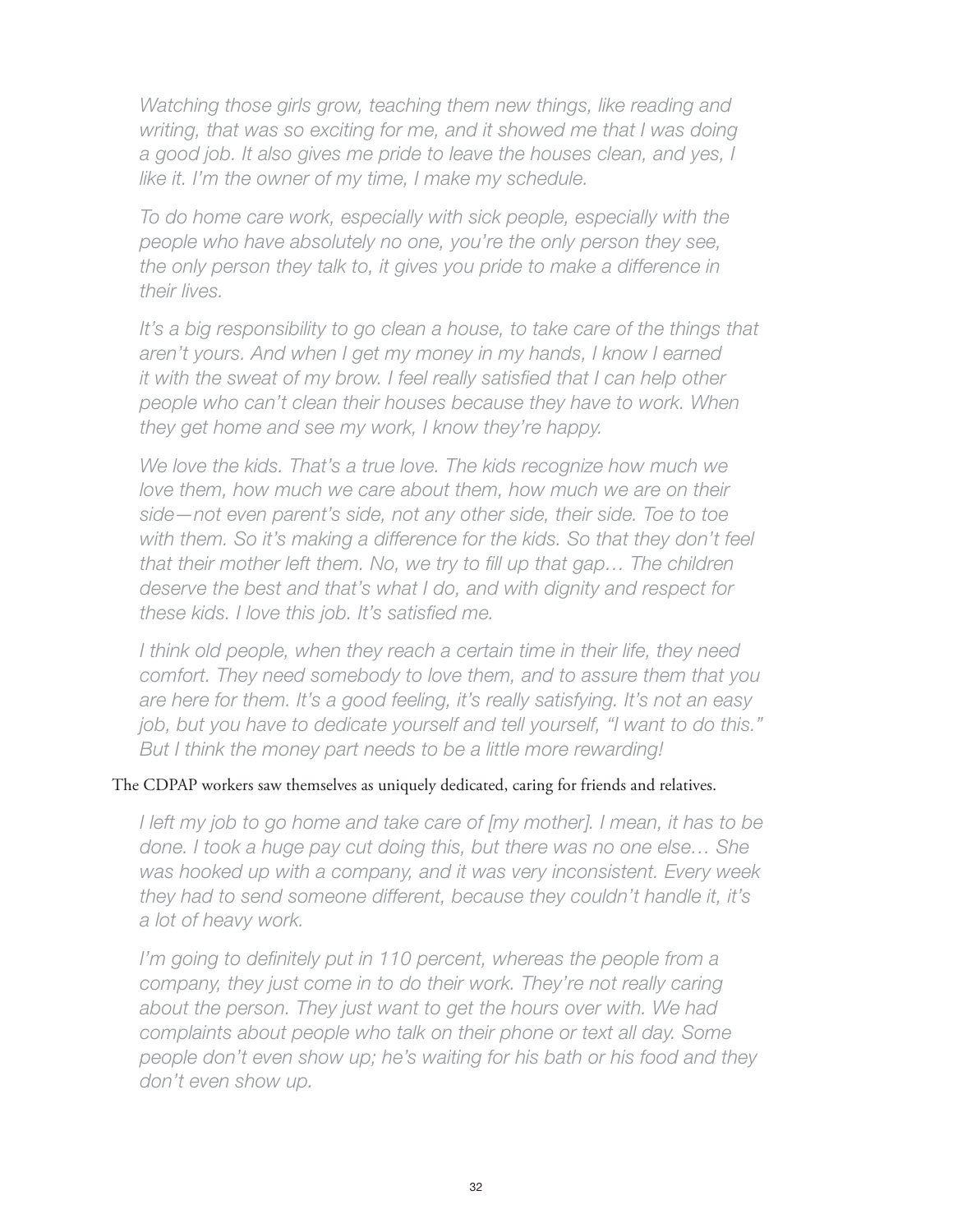*I like the fact that they have a program that you can help family and friends. Because if you don't enjoy your job, you're not going to treat them the way that somebody that loves them is going to treat them. When I got to him, he hadn't had a bath in two weeks! So I like the program that lets family members and friends get paid to take care of you. Even though they should pay you more!!*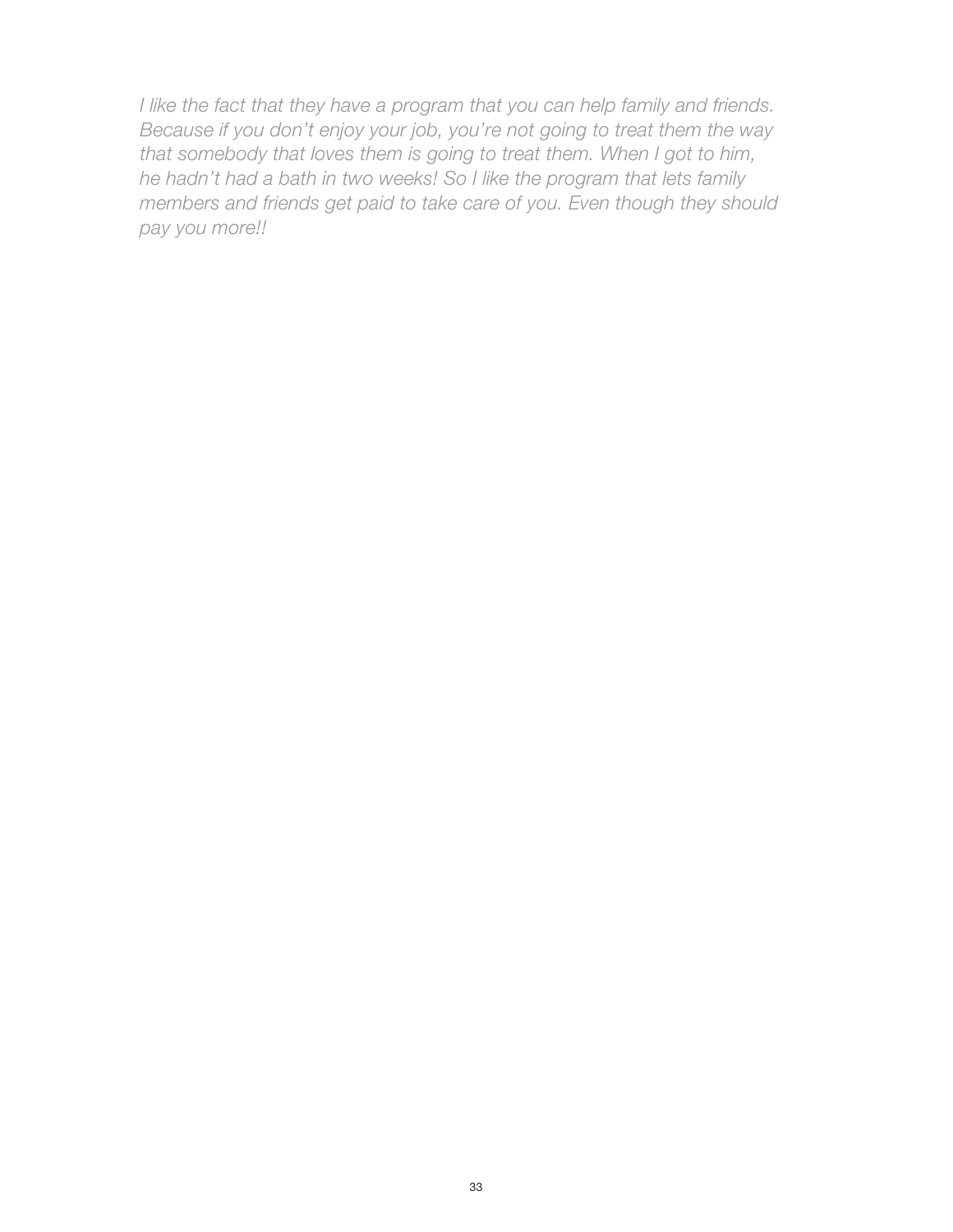Paid care workers often struggle to make ends meet in their own households, even as they perform intense and vitally important tasks in the homes of others.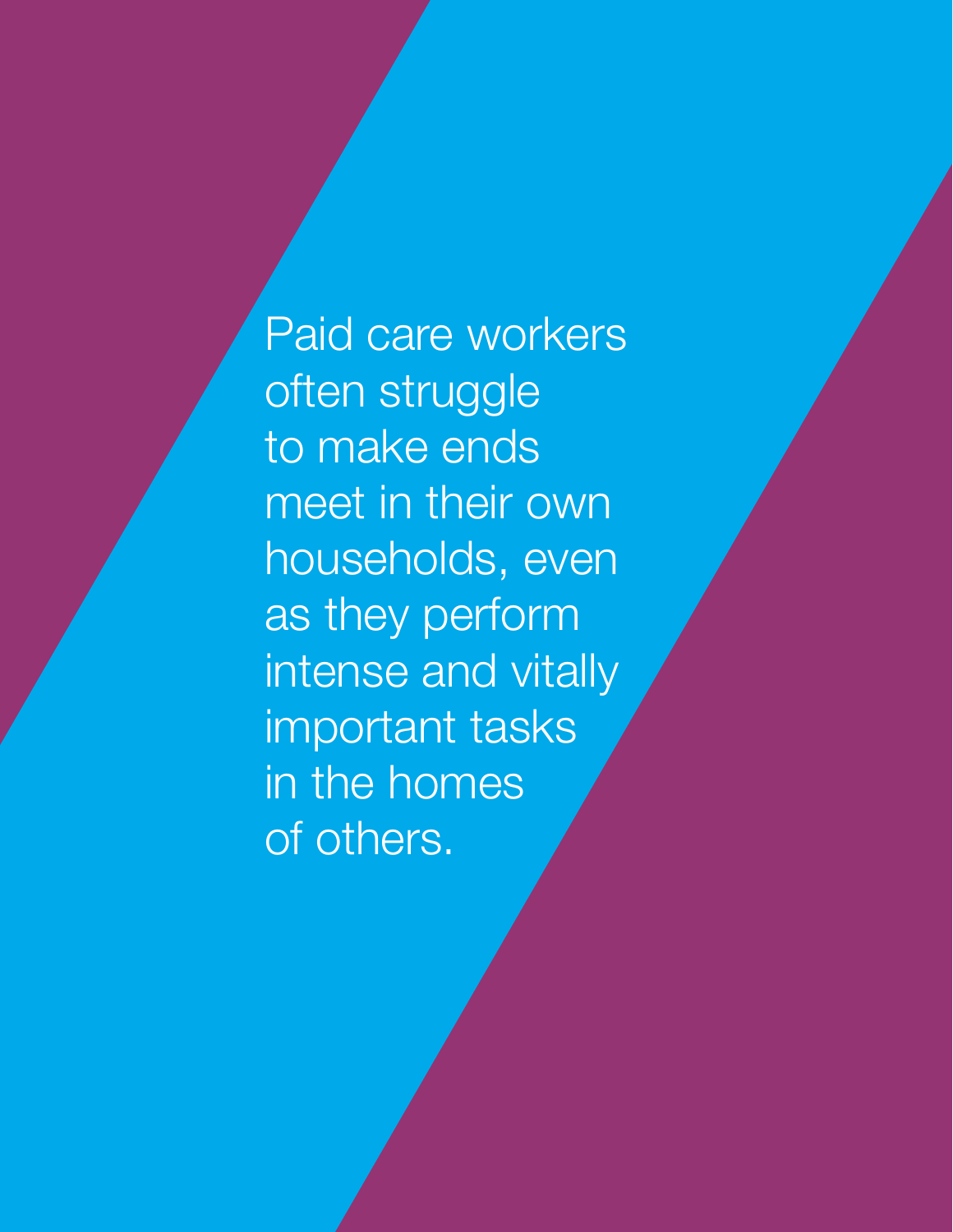## Summary and Conclusion

Home-based paid care work is one of the most rapidly growing fields of employment in the 21st century United States, and is expected to grow even more quickly in future years as life expectancy increases and as the population ages. In New York City, there are more than 200,000 workers in this sector. They provide essential care to children, the elderly and disabled, as well as basic services like house cleaning. Yet this type of work is notorious for low pay and status, and the workers are often insecure, vulnerable, and disrespected. Women of color and immigrant women dominate the home-based paid care labor force, a demographic pattern that both reflects and contributes to the precarity, low status, and low pay typical in this sector.

Home-based paid care workers often struggle to make ends meet in their own households, even as they perform intense and vitally important tasks in the homes of others. Most are deeply dedicated to providing high-quality care and domestic services. Yet they regularly experience the injuries of their low occupational status. Indeed, their single most important concern is a lack of appreciation and respect from their employers.

Not only are most home-based paid care workers poorly paid, but their jobs offer virtually no opportunities for advancement. Home care workers who are members of 1199SEIU—a substantial share of home care workers—are an important exception in that they have access to paid training opportunities to advance into other jobs in the health care industry.20 In addition, most 1199SEIU home care members have access to employer-paid health insurance, but that is rare for the rest of this workforce, who either rely on Medicaid or have no coverage at all.

For this workforce, hours are often irregular and unpredictable, and employment is highly precarious, with little or no job security. Violations of longstanding labor standards, such as minimum wage and overtime laws, are widespread in this sector, especially in regard to overtime pay. More recently established rights, such as paid sick leave, are also the subject of frequent violations. Workers' own awareness of their job rights is limited, and because their work is performed in private homes, it is rarely subject to monitoring by those charged with enforcing employment laws and regulations.

This report documents the experiences of New York City's home-based paid care workers in their own words, offering a bottom-up perspective that is often lacking in public policy debates. It makes visible a world of work that is hidden in the household, far from public view, and offers access to the concerns of workers whose voices are rarely heard by policymakers or by the wider public. Addressing those concerns is in the interests not only for this vulnerable workforce, but for the population that relies on their labor to meet vital human needs.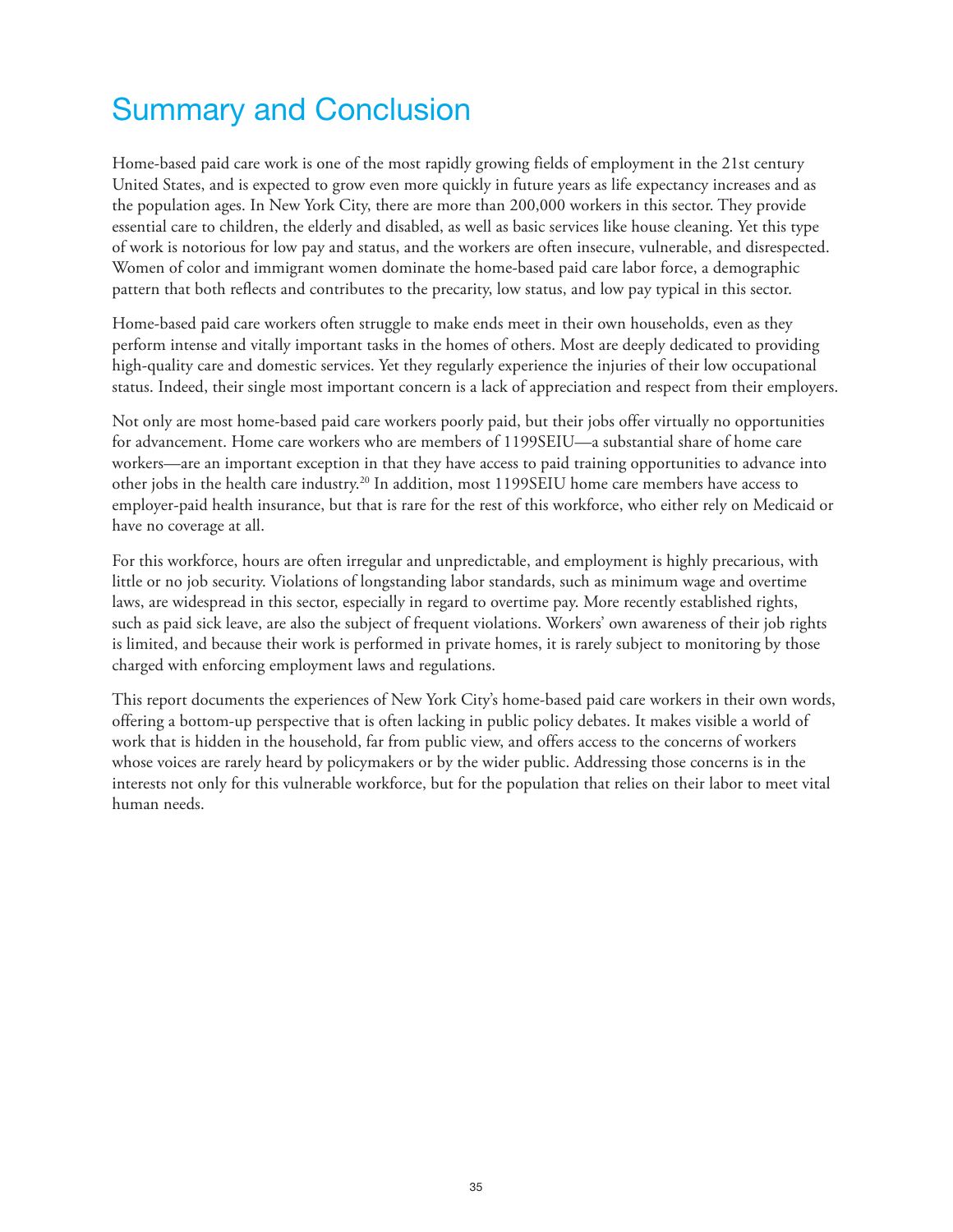#### **Endnotes**

- <sup>1</sup> Bureau of Labor Statistics (BLS). *Occupations with the Most Job Growth* (2018): https://www.bls.gov/emp/ep\_table\_104.htm
- <sup>2</sup> See Mignon Duffy, *Making Care Count* (Rutgers University Press, 2011); Rachel Dwyer, "The Care Economy? Gender, Economic Restructuring and Job Polarization in the U.S. Labor Market, *American Sociological Review* 78: 390-416 (2013); Ruth Milkman, Ellen Reese and Benita Roth, "The Macrosociology of Paid Domestic Labor," *Work and Occupations* 25: 483-510 (1998).
- <sup>3</sup> Paraprofessional Healthcare Institute (PHI). *U.S. Home Care Workers: Key Facts* (2017): https://phinational.org/resource/home-care-workers-key-facts/
- <sup>4</sup> Heidi Schierholz, *Low Wages and Scant Benefits Leave Many In-Home Workers Unable to Make Ends Meet* (Economic Policy Institute Briefing Paper, Nov. 25 2013): http://www.epi.org/publication/in-home-workers/
- <sup>5</sup> Dwyer, "The Care Economy?" op. cit. documents this in detail.
- <sup>6</sup> Barry T. Hirsch and David A. MacPherson, *Union Membership and Earnings Data Book: Compilations from the Current Population Survey* (Bloomberg BNA, 2017), pp.61-63.
- 7 Eileen Boris and Jennifer Klein, *Caring for America: Home Health Workers in the Shadow of the Welfare State* (Oxford University Press, 2015).
- <sup>8</sup> Paul Osterman, *Who Will Care for Us?* (Russell Sage Foundation, 2017).
- <sup>9</sup> Annette Bernhardt, Ruth Milkman, Nik Theodore et al, *Broken Laws, Unprotected Workers* (2009): http://www.nelp.org/content/uploads/2015/03/BrokenLawsReport2009.pdf
- 10 See Guy Standing, *The Precariat* (Bloomsbury 2011); Arne L. Kalleberg, *Good Jobs, Bad Jobs* (Russell Sage Foundation 2011).
- <sup>11</sup> GovDocs. *New York State \$15 Minimum Wage and Paid Family Leave* (2016): https://www.govdocs.com/new-york-state-15-minimum-wage-paid-family-leave/
- <sup>12</sup> Annette Bernhardt, Diana Polson and James DeFilippis, *Working Without Laws: A Survey of Employment and Labor Law Violations in New York City* (2010), http://www.nelp.org/publication/working-withoutlaws-a-survey-of-employment-and-labor-law-violations-in-new-york-city/ p. 27.
- <sup>13</sup> Benjamin Harris and Melissa Kearney, *The 'Ripple Effect' of a Minimum Wage Increase on American Workers* (2014), https://www.brookings.edu/blog/up-front/2014/01/10/the-ripple-effect-of-a-minimumwage-increase-on-american-workers/
- <sup>14</sup> OLPS analysis of American Community Survey data, obtained from IPUMS-USA, University of Minnesota, www.ipums.org.
- <sup>15</sup> See Bernhardt et.al. *Broken Laws, Unprotected Workers, op.cit.*
- <sup>16</sup> In 2015, the U.S. Department of Labor revised its definition of "companionship services," which extended the protections of the Fair Labor Standards Act to most workers providing home care services. See 29 CFR part 552, available at https://www.gpo.gov/fdsys/pkg/CFR-2017-title29-vol3/xml/CFR-2017-title29-vol3-part552.xml; See also, "Home Care Workers Can Finally Claim Victory," *New York Times*, July 2, 2016.
- <sup>17</sup> The Domestic Workers' Bill of Rights, Bill No. A01470B, S-2311-E (2009-2010 Reg. Sess.) amended several existing laws: New York Executive Law § 296-b (to address discriminatory practices in the workplace); New York Labor Law §§ 2, 161, and 170 (to include the definition of domestic workers within the Labor Law and expand day of rest, paid leave, and overtime compensation to include domestic employees), and the New York Workers' Compensation Law §§ 201(5)(6)(A)(extending coverage to domestic workers).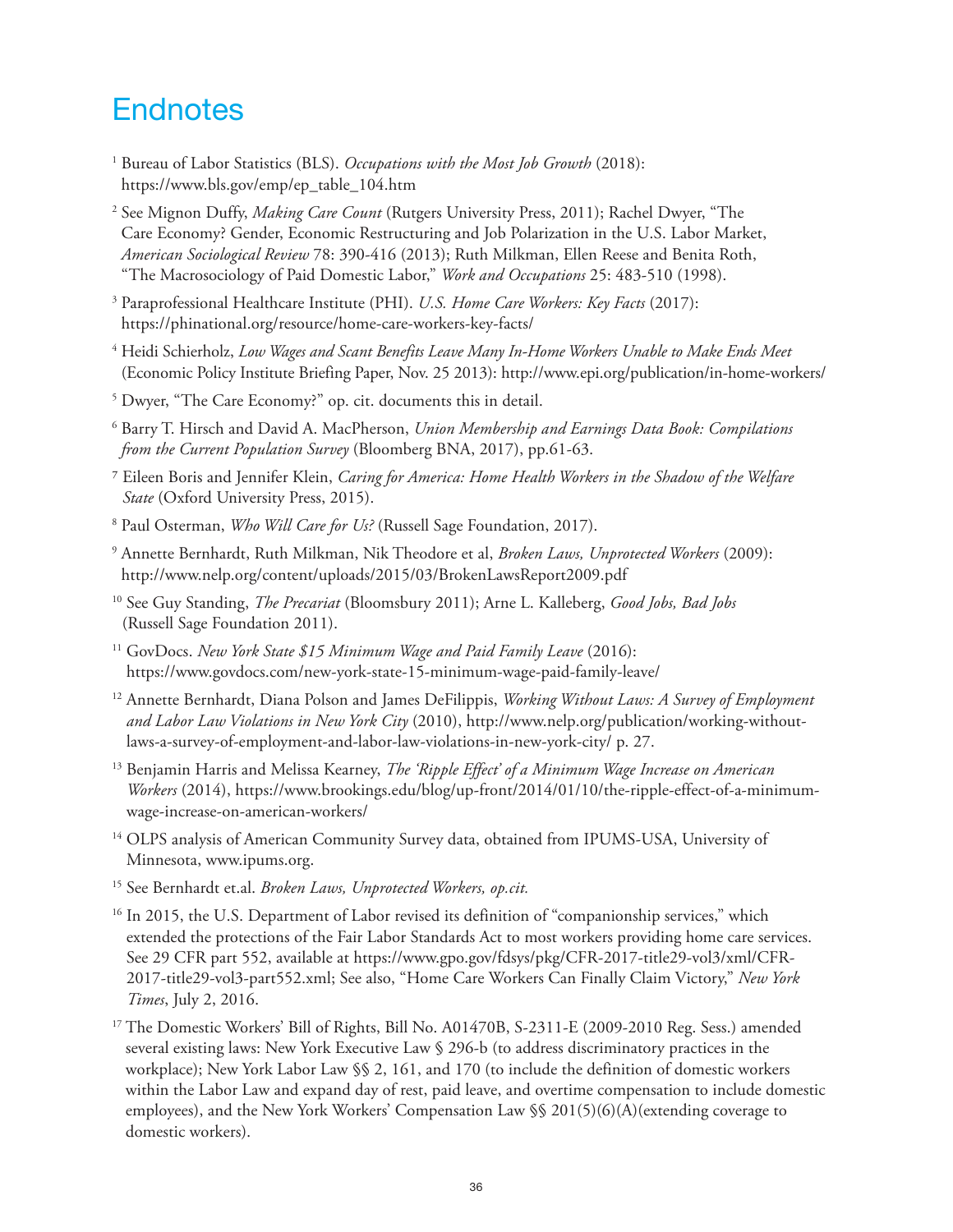- <sup>18</sup> Department of Health (DOH). *Home Care Worker Wage Parity Minimum Rate of Total Compensation* (2017): https://www.health.ny.gov/health\_care/medicaid/redesign/mrt61/2017-10-31\_ww\_parity\_ min\_nyc.htm
- <sup>19</sup> After several legal challenges, in 2017, New York appellate courts issued decisions rejecting the New York State Department of Labor's interpretation and ruled that employees working 24-hour shifts must be paid for all hours worked. See *Tokhtaman v. Human Care*, 149 A.D.3d 476, 477 (1st Dept. April 11, 2017); *Andreyeyeva v. New York Health Care*, 153 A.D.3d 1216, 1218-19 (2d Dept. Sept. 13, 2017); and *Moreno v. Future Care Health Servs.*, 153 A.D.3d 1254, 1255 (2d Dept. Sept. 13, 2017). In response to these decisions, the State Department of Labor issued an Emergency Wage Order that codified the exclusion of sleep and meal breaks from "hours worked." In 2018, workers' organizations mounted a new legal challenge to the Emergency Wage Order, but a decision has not yet been made at this writing.
- <sup>20</sup> 1199SEIU is currently involved in piloting an Advanced Home Health Aide job category. For more on this initiative, see: Department of Health (DOH). *Advanced Home Health Aides* (2017): https://www.health.ny.gov/facilities/home\_care/advanced\_home\_health\_aides/